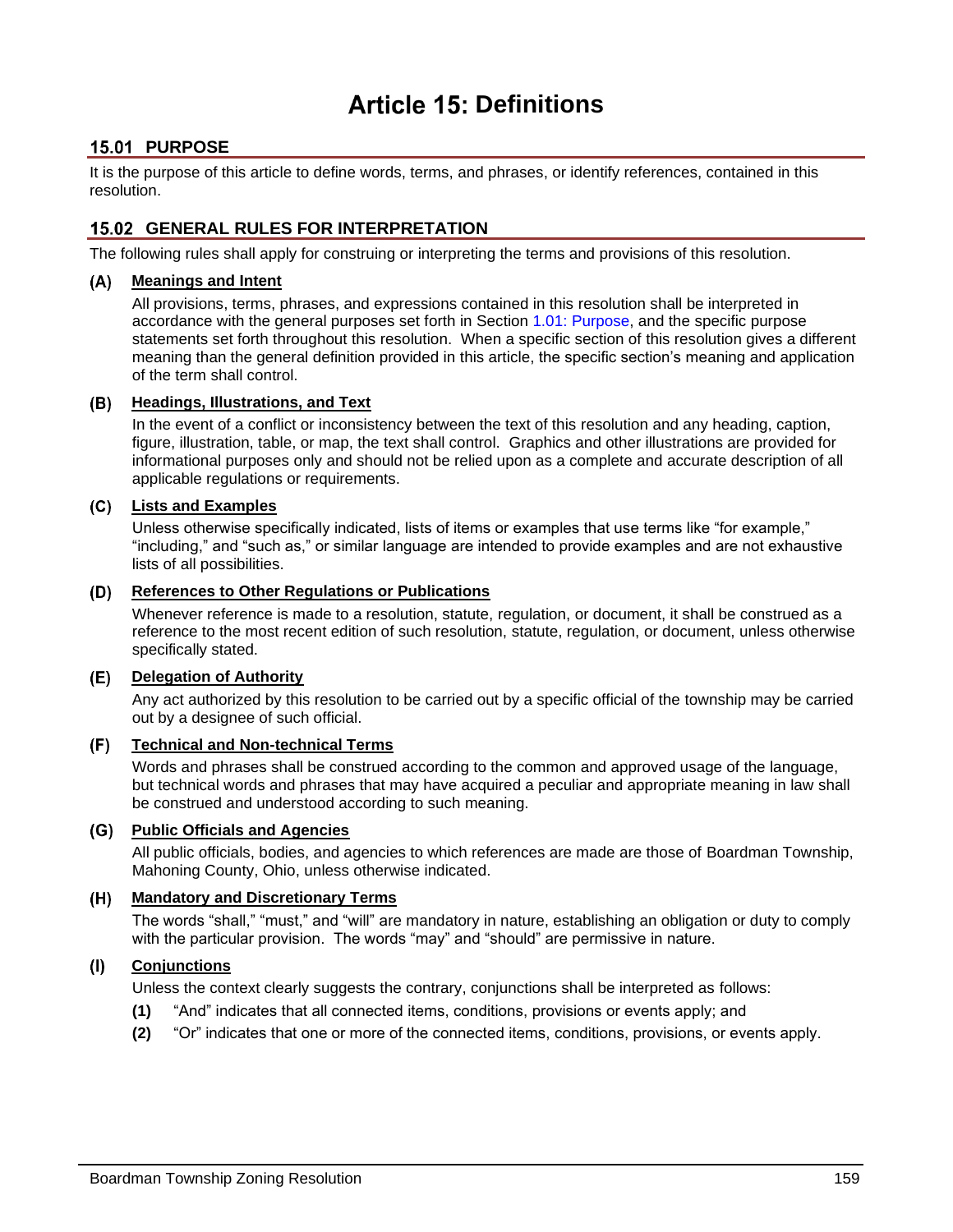#### $(J)$ **Tenses and Plurals**

Words used in the present tense include the future tense. Words used in the singular number include the plural number and the plural number includes the singular number, unless the context of the particular usage clearly indicates otherwise. Words used in the masculine gender include the feminine gender, and vice versa.

### **Terms Not Defined**

If a term used in this resolution is not defined in this article, the Zoning Inspector shall have the authority to provide a definition based upon the definitions used in accepted sources, including but not limited to, A Planners Dictionary, A Glossary of Zoning, Development, and Planning Terms, and A Survey of Zoning Definitions, published by the American Planning Association. The Zoning Inspector may also rely on Webster's Dictionary or a similar source for the definition of terms.

## **15.03 DEFINITIONS AND REFERENCES**

### **ABUTTING OR ADJACENT**

The land, lot, or property adjoining the property in question along a lot line or separated only by an alley, easement, or street.

### **ACCESSIBILITY RAMPS**

Permanent or portable amps utilized to provide a disable person with accessibility to a structure.

### **ACCESSORY BUILDING, STRUCTURE, OR USE**

See definitions under "building, accessory" "structure, accessory" or "use, accessory."

### **ACCESSORY DWELLING UNITS**

Detached living quarters located on a lot with an existing principal dwelling where the accessory dwelling unit is designed for the use of persons employed on the premises or for the temporary use of guests of the occupants of the principal dwelling. Such guesthouse or accessory dwellings are not rented, leased, or otherwise transferred to an individual or organization as a separate dwelling.

### **ACTIVE PARKS AND RECREATION**

Any park or recreational facility owned by Boardman Township, Mahoning County, State of Ohio, or a nonprofit organization, that requires grading of the land, construction of facilities, lighting, or is developed for athletic fields, tennis courts, swimming pools, skate parks, disc golf, and other similar outdoor facilities.

### **ADULT ARCADE**

Any place to which the public is permitted or invited wherein coin-operated or token-operated or electronically, electrically, or mechanically controlled still or motion picture machines, projectors, or other image-producing devices are maintained to show images to five or fewer persons per machine at any one time, and where the images so displayed are distinguished or characterized by the depicting or describing of specified sexual activities or specified anatomical areas.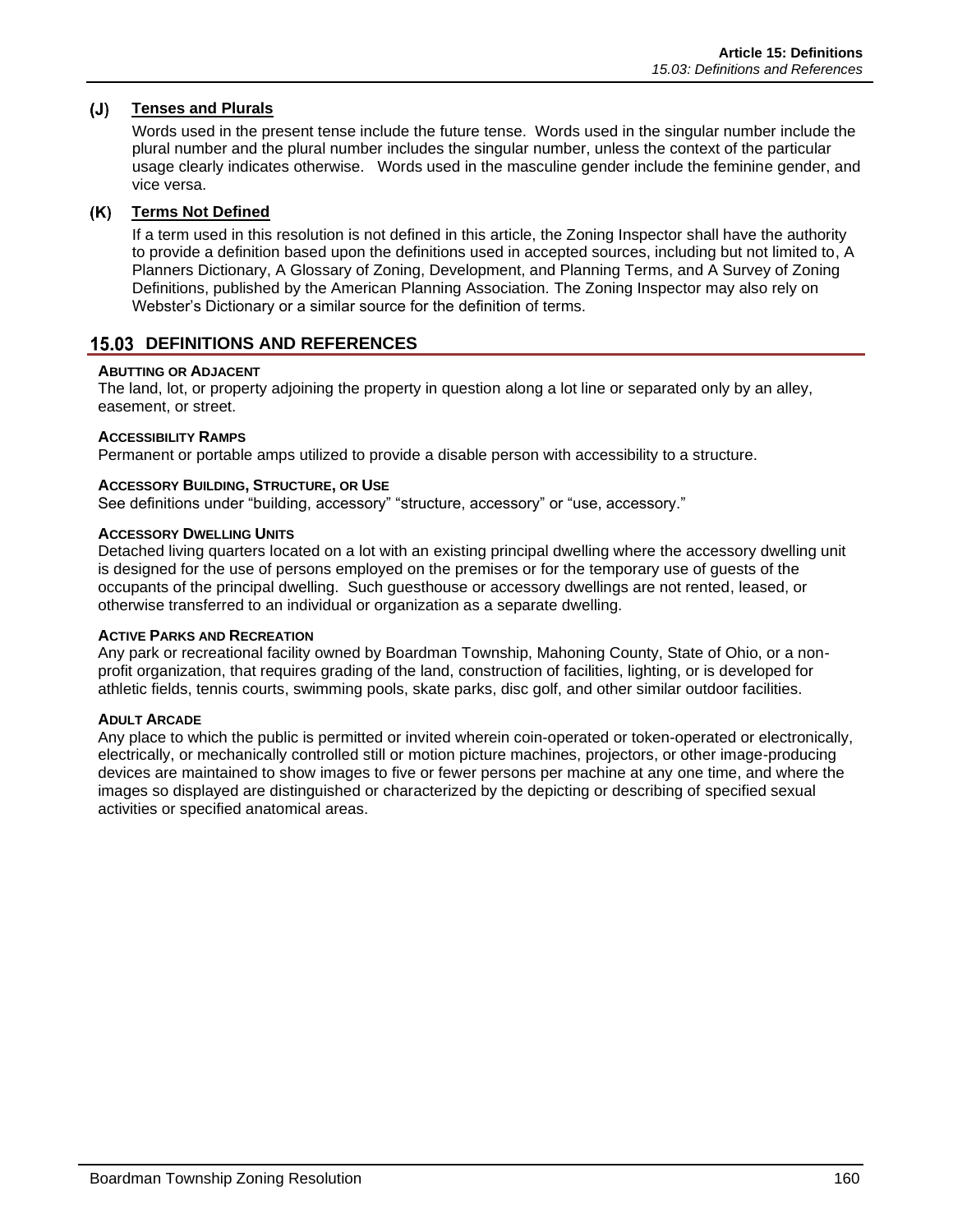### **ADULT BOOKSTORE OR ADULT VIDEO STORE**

A commercial establishment that, for any form of consideration, has as a significant or substantial portion of its stock-in-trade; derives a significant or substantial portion of its revenues from; devotes a significant or substantial portion of its interior business or advertising to; or maintains a substantial section of its sales or display space for the sale or rental of any of the following:

- Books, magazines, periodicals, or other printed matter, or photographs, films, motion pictures, video cassettes, compact discs, slides, or other visual representations, that are characterized by their emphasis upon the exhibition or description of specified sexual activities or specified anatomical areas; and/or
- Instruments, devices, or paraphernalia that are designed for use or marketed primarily for stimulation of human genital organs or for sadomasochistic use or abuse of self or others.

Adult bookstore, adult novelty store, or adult video store includes a commercial establishment as defined in the ORC. An establishment may have other principal business purposes that do not involve the offering for sale, rental, or viewing of materials exhibiting or describing specified sexual activities or specified anatomical areas and still be categorized as an adult bookstore, adult novelty store, or adult video store. The existence of other principal business purposes does not exempt an establishment from being categorized as an adult bookstore, adult novelty store, or adult video store so long as one of its principal business purposes is offering for sale or rental for some form of consideration, such materials that exhibit or describe specified sexual activities or specified anatomical areas.

### **ADULT CABARET**

A nightclub, bar, juice bar, restaurant, bottle club, or similar commercial establishment, whether or not alcoholic beverages are served, that regularly features any of the following:

- Persons who appear in a state of nudity or semi-nudity;
- Live performances that are characterized by the exposure of specified anatomical areas or specified sexual activities; or

Films, motion pictures, video cassettes, slides, or other photographic reproductions that are distinguished or characterized by their emphasis upon the exhibition or description of specified sexual activities or specified anatomical areas.

### **ADULT ENTERTAINMENT ESTABLISHMENT**

An adult arcade, adult bookstore, adult novelty store, adult video store, adult cabaret, adult motion picture theater, adult theater, sexual encounter establishment, or a nude or semi-nude model studio. An establishment in which a medical practitioner, psychologist, psychiatrist, or similar professional person licensed by the state engages in medically approved and recognized therapy, including, but not limited to, massage therapy, as regulated by the ORC, is not defined as an adult entertainment establishment.

### **ADULT MOTION PICTURE THEATER**

A commercial establishment where, for any form of consideration, films, motion pictures, video cassettes, slides, or similar photographic reproductions are regularly shown which are characterized by the depiction or description of specified sexual activities or specified anatomical areas.

### **ADULT THEATER**

A theater, concert hall, auditorium, or similar commercial establishment which regularly features persons who appear in a state of nudity or live performances which are characterized by the exposure of specified sexual activities or specified anatomical areas.

### **AGRICULTURAL USES AND AGRICULTURE**

Agricultural uses and agriculture shall be as defined in the ORC.

### **AIR-ACTIVATED GRAPHICS**

A sign, all or any part of, which is designed to be moved by action of forced air so as to make the sign appear to be animated or otherwise have motion.

### **ALTERATION**

Any change, addition, or modification in construction, type of occupancy, increase in floor space, the consummated act of which may be referred to herein as "altered" or "reconstructed."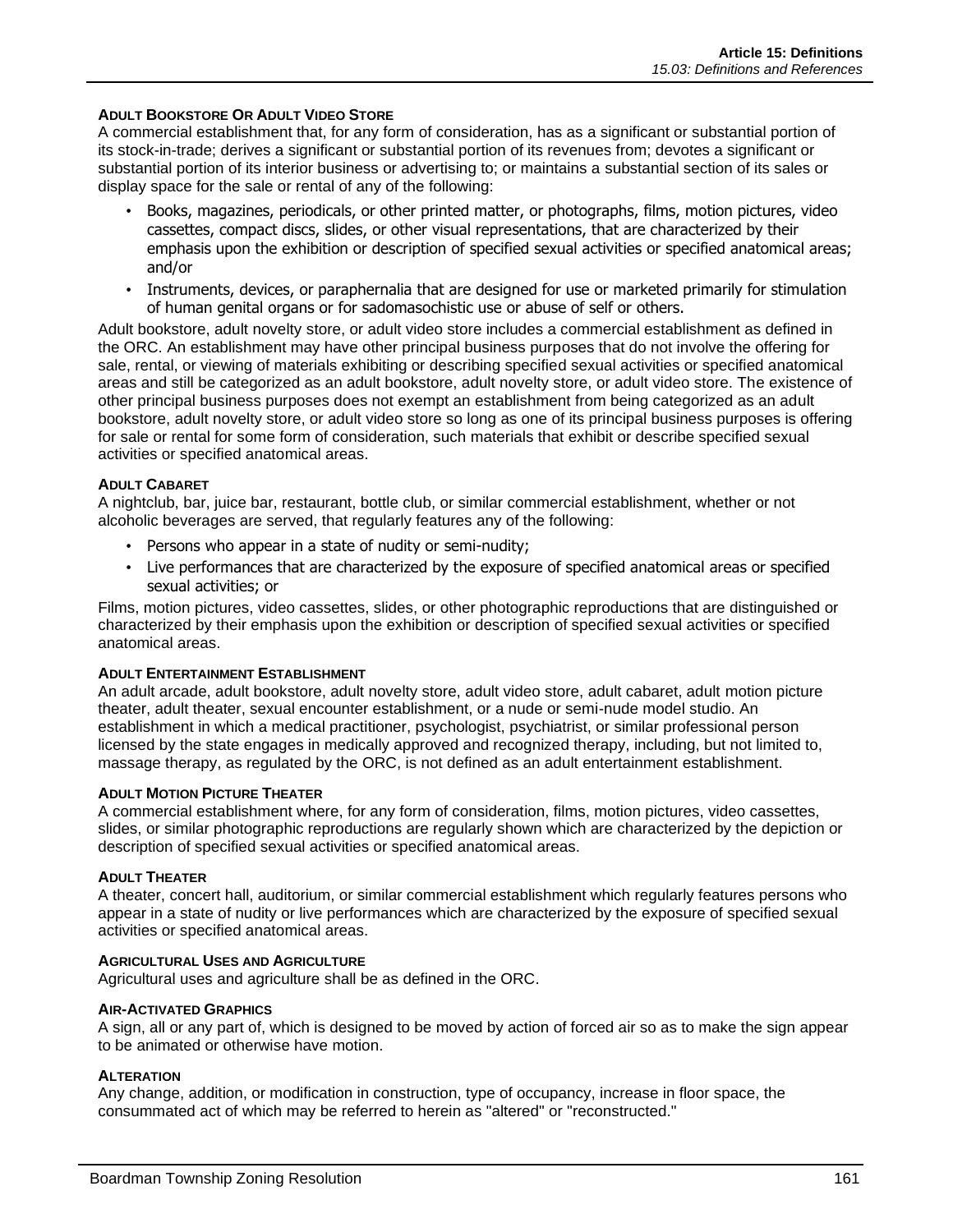### **AMATEUR RADIO ANTENNAS**

Any transmitter, antenna, tower, or other apparatus designed for communications through amateur radio, also referred to as ham radio.

### **ANTENNA**

Any structure or device used for the purpose of collecting or transmitting electromagnetic waves, including but not limited to directional antennas, such as panels, microwave dishes, and satellite dishes, and omnidirectional antennas, such as whip antennas.

### **APPEAL**

An appeal of an administrative decision made by the Zoning Inspector, considered by the BZA, in accordance with Section 3.07: Appeals.

### **APPLICANT**

A person who is authorized by the provisions of this resolution to file an application.

### **APPLICATION**

The completed form or forms and all accompanying documents, exhibits, and fees required of an applicant by the appropriate township department, board, or commission for an application.

### **ASSEMBLY HALLS AND CONFERENCE CENTERS**

Facilities or buildings available for lease by private parties that may include kitchen facilities for the preparation or catering of food, the sale of alcoholic beverages for on-premises consumption during scheduled events not open to the public, and/or outdoor gardens, decks, or reception facilities.

### **AUTHORIZED AGENT**

A person with express written consent to act upon another person's behalf.

### **AUTOMATED TELLER MACHINE (ATM)**

An automated device that provides bank and financial institutional customers with cash withdrawal and other financial services without the need for a bank teller.

#### **AUTOMOTIVE REPAIR (HEAVY)**

Any general repair, rebuilding, reconditioning, body or fender work, framework, painting or the replacement of parts to motor vehicles.

### **AUTOMOTIVE SERVICE (MINOR REPAIR)**

Any structure or premises used for dispensing or sale of automotive vehicle fuels or lubricants, including lubrication of motor vehicles and replacements or installation of minor parts and accessories, but not including major repair work such as motor replacement, body and fender repair, or spray painting. Such uses shall also include establishments that sell parts or tires for vehicles as a retail establishment, regardless if the parts are installed on-site.

#### **AWNING**

A shelter projecting from and supported by the exterior wall of a building constructed of non-rigid materials on a supporting framework. See also definition of "canopy".



Figure 15.03-A: Examples of traditional awnings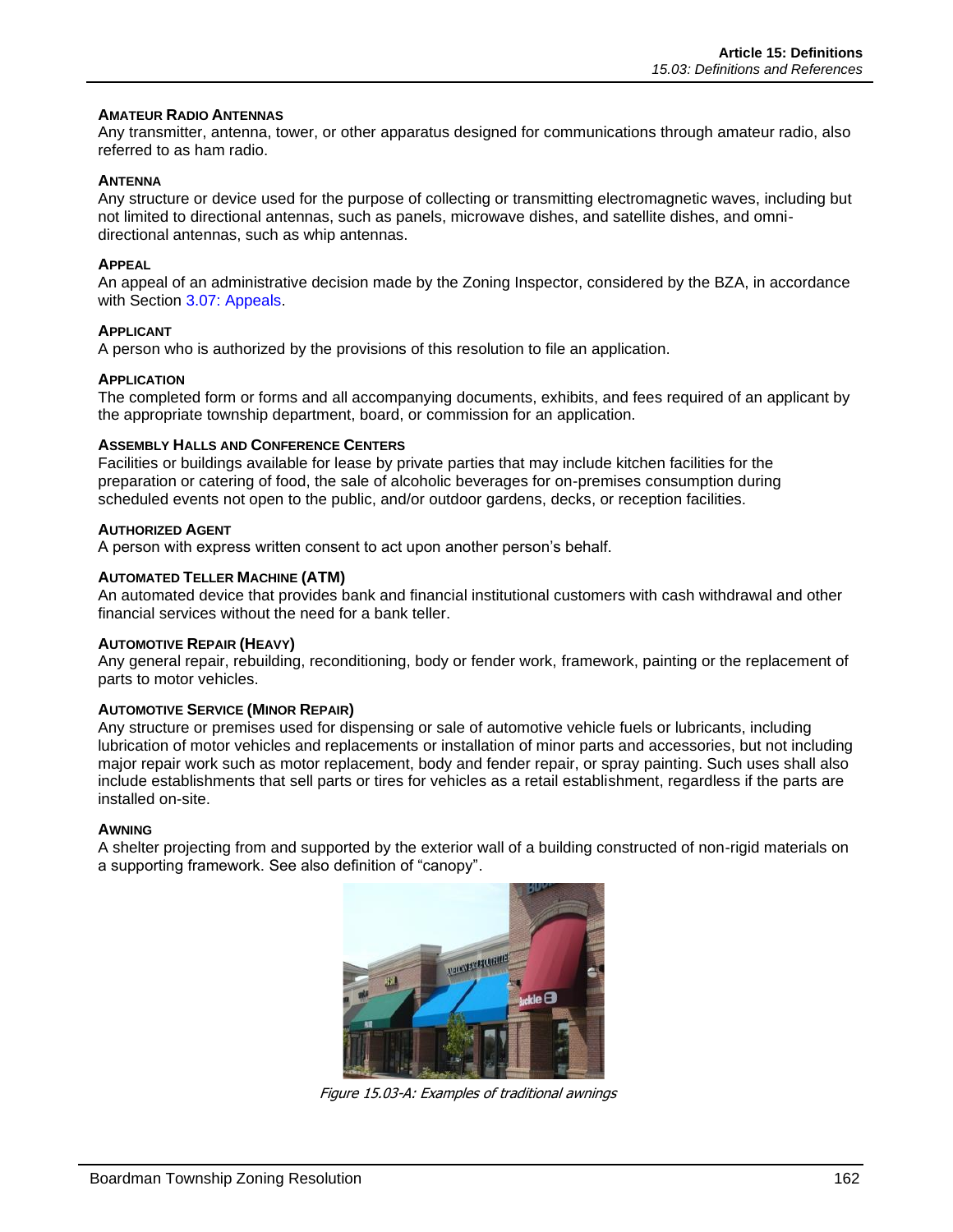### **BANKS AND FINANCIAL INSTITUTIONS**

Establishments engaged in deposit banking. Banks or financial institutions may include, but are not limited to, commercial banks, loan or mortgage companies, stockbrokers, savings institutions, credit unions, and other similar uses.

### **BANNER**

See definition of "sign, banner."

### **BASEMENT**

That portion of a building which is partly or wholly below grade but so located that the vertical distance from the average grade to the floor is greater than the vertical distance from the average grade to the ceiling.

### **BASKETBALL HOOPS**

Small accessory basketball hoops that are either mounted to a wall or freestanding, by which occupants of the principal use can play basketball.

### **BED AND BREAKFAST ESTABLISHMENT**

Any place of lodging that provides four or fewer rooms for rent on a temporary basis, is the owner's personal residence, is occupied by the owner at the time of rental, and where meals may be served to guests.

### **BERM**

In the context of landscaping or screening requirements, shall mean a mound of earth typically used to shield, screen, and buffer undesirable views and to separate potentially incompatible uses. See also the definition of "mound."

### **BIKE AND SKATEBOARD RAMPS**

An accessory structure utilized for recreational purposes related to bicycle and skateboard use.

### **BLOCK**

The property lying between the two nearest intersecting streets, crossing or terminating, or between the nearest such street and a railroad right-of-way, unsubdivided acreage, a river or live stream, or between any of the foregoing and any other barrier to the continuity of development or the boundaries of Boardman Township.



Figure 15.03-B: Illustration of block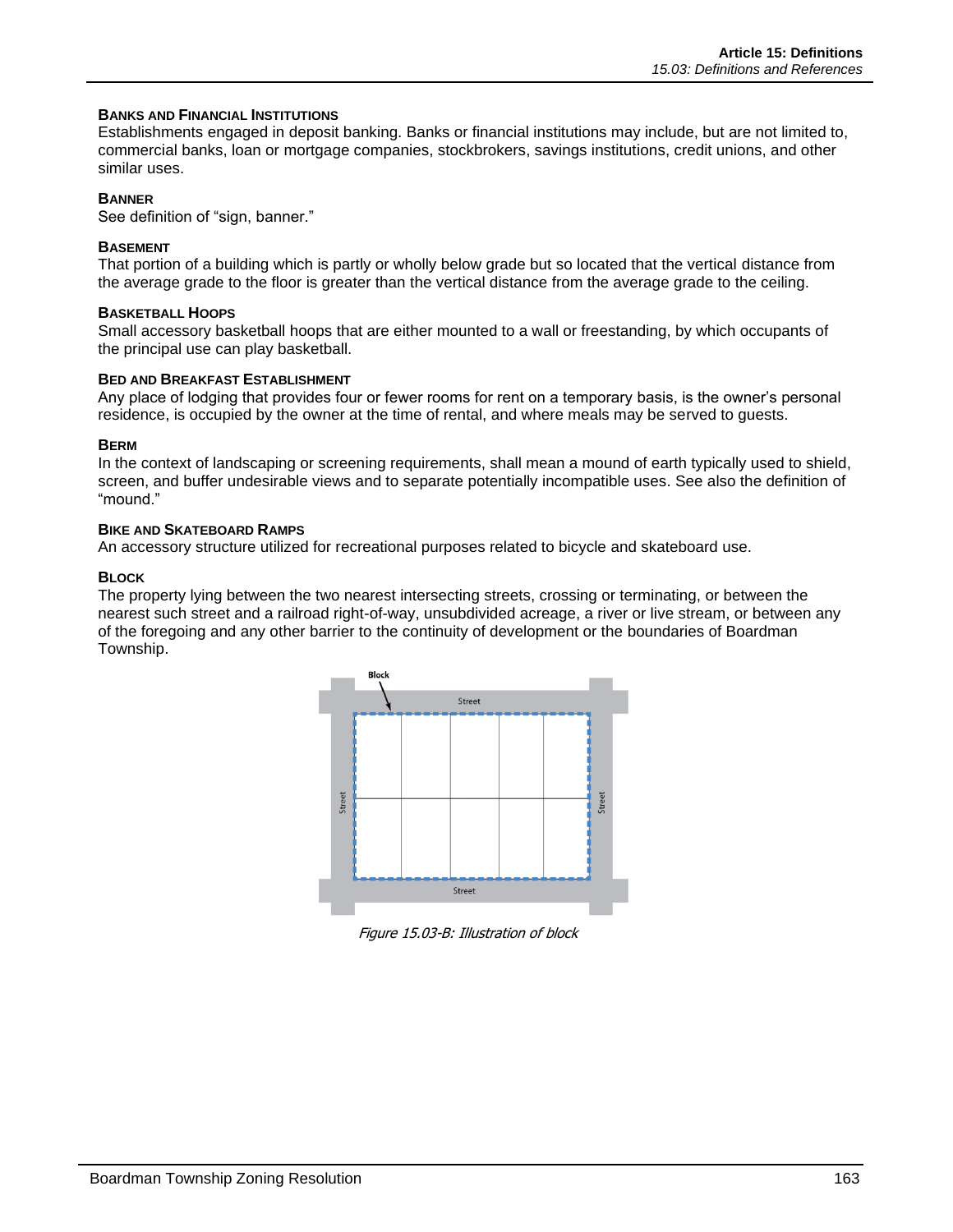### **BLOCK FACE**

All lots that have frontage on the same street as the subject lot between an intersecting street or other boundary.



Figure 15.03-C: Illustration of block face

### **BOARD OF TRUSTEES**

The Boardman Township, Mahoning County, Ohio, Board of Township Trustees

### **BOARD OF ZONING APPEALS (BZA)**

The Boardman Township, Mahoning County, Ohio, Board of Zoning Appeals

### **BUFFER OR BUFFERYARD**

An area of natural or planted vegetation adjoining or surrounding a land use and unoccupied in its entirety by any building structure, paving or portion of such land use, for the purposes of separating, screening, and softening the effects of the land use, no part of which buffer is used for active recreation or parking, or interior access drives. A buffer may include a wall, fence, or berm as provided in accordance with the provisions of Article 10: Landscaping Standards.

### **BUILDING**

Any structure, either temporary or permanent, that has a roof supported by columns or walls, and intended for the shelter, or enclosure of persons, animals, or property of any kind.

### **BUILDING FRONTAGE**

See definition of "frontage, building."

### **BUILDING HEIGHT**

The vertical distance of a building as measured pursuant to Section  $4.09(A)(4)$ : Height Measurement and Exceptions.

### **BUILDING LINE (FRONT FAÇADE)**

A line that runs parallel and adjacent to the primary front building façade. See definition of "façade, primary."

### **BUILDING, ACCESSORY**

A building on the same lot with, and of a nature customarily incidental and subordinate to the principal building.

#### **BUILDING, NONCONFORMING**

A building that lawfully occupied a lot at the effective date of this resolution, or amendments thereto, and that does not currently conform to the regulations of the applicable zoning district.

### **BUILDING, PRINCIPAL**

The building containing the main or principal uses on the lot.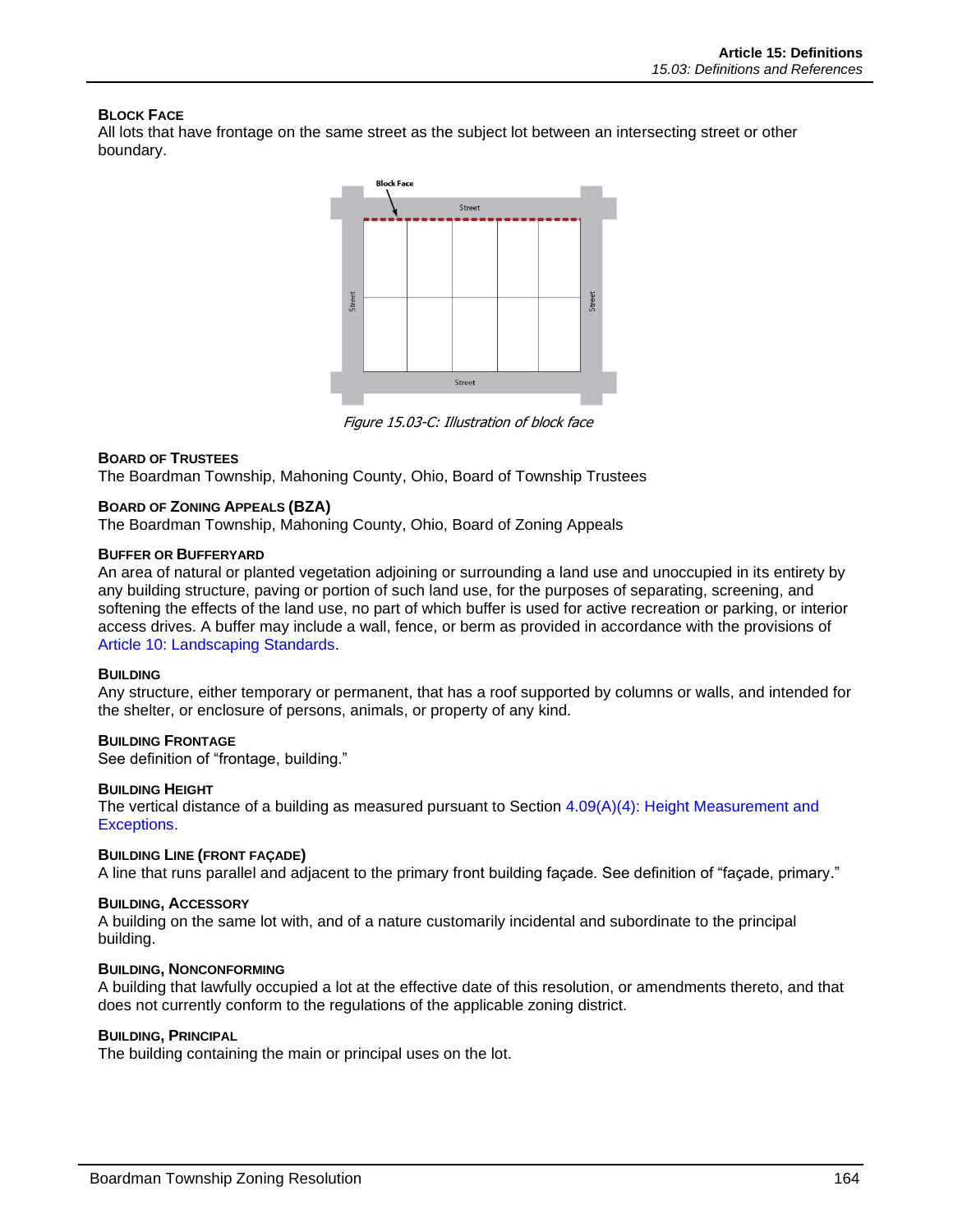### **CANOPY**

A permanent structure made of cloth, metal or other material attached or unattached to a building for the purpose of providing shelter to patrons or automobiles, or as a decorative feature on a building wall. A canopy is not a completely enclosed structure but typically is supported by features other than the building façade (e.g., structural legs, building extensions, etc.). See also definition of "awning."



Figure 15.03-D: Example of a canopy and related sign

### **CEMETERIES**

A place for interment of human or animal remains or cremated remains, including a burial park for earth interments, a mausoleum for vault or crypt interments, a columbarium for cinerary interments, or a combination thereof.

### **CHURCHES AND PLACES OF WORSHIP**

A building used principally for religious worship. The word "churches and places of worship" or "church" shall not include or mean an undertaker's chapel or a funeral home. Such places shall exist as public buildings, and as such, shall meet state and local building codes.

### **COLLOCATION**

Locating wireless telecommunication antenna(s) and associated equipment from more than one provider on a single wireless telecommunication-communication tower.

### **COMMERCIAL ENTERTAINMENT OR RECREATION (OUTDOORS)**

Land or facilities operated as a business and which are open to the general public for a fee that shall include, but is not limited to: pay-to-play athletic fields, golf courses, outdoor swimming pools, amusement parks, racetracks (animal racing only) and other similar businesses. Commercial recreation facilities shall not include "active parks and recreation" uses that are owned either publicly or by a non-profit organization, and opened to the general public.

### **COMMERCIAL ENTERTAINMENT OR RECREATION (INDOORS)**

Land or facilities operated as a business and which are open to the general public for a fee that shall include, but is not limited to: roller blade rental, billiard parlors, ice skating rinks, indoor swimming pools, indoor soccer arenas, bingo parlors, and other similar businesses.

### **COMMERCIAL MESSAGE OR SPEECH**

Any sign, wording, logo or other representation that, directly or indirectly, names, advertises or calls attention to a business, product, service or other commercial activity.

### **COMMON AREAS**

Parcels of land, together with the improvements thereon, the use and enjoyment of which shall be shared by the owners and occupants of the individual building sites within a development.

### **COMMUNITY CENTERS**

A building used for the meeting, recreation, or social activity designed to accommodate and serve the residents of a subdivision or development to which the use is associated with and that may be privately owned or jointly owned by property owners.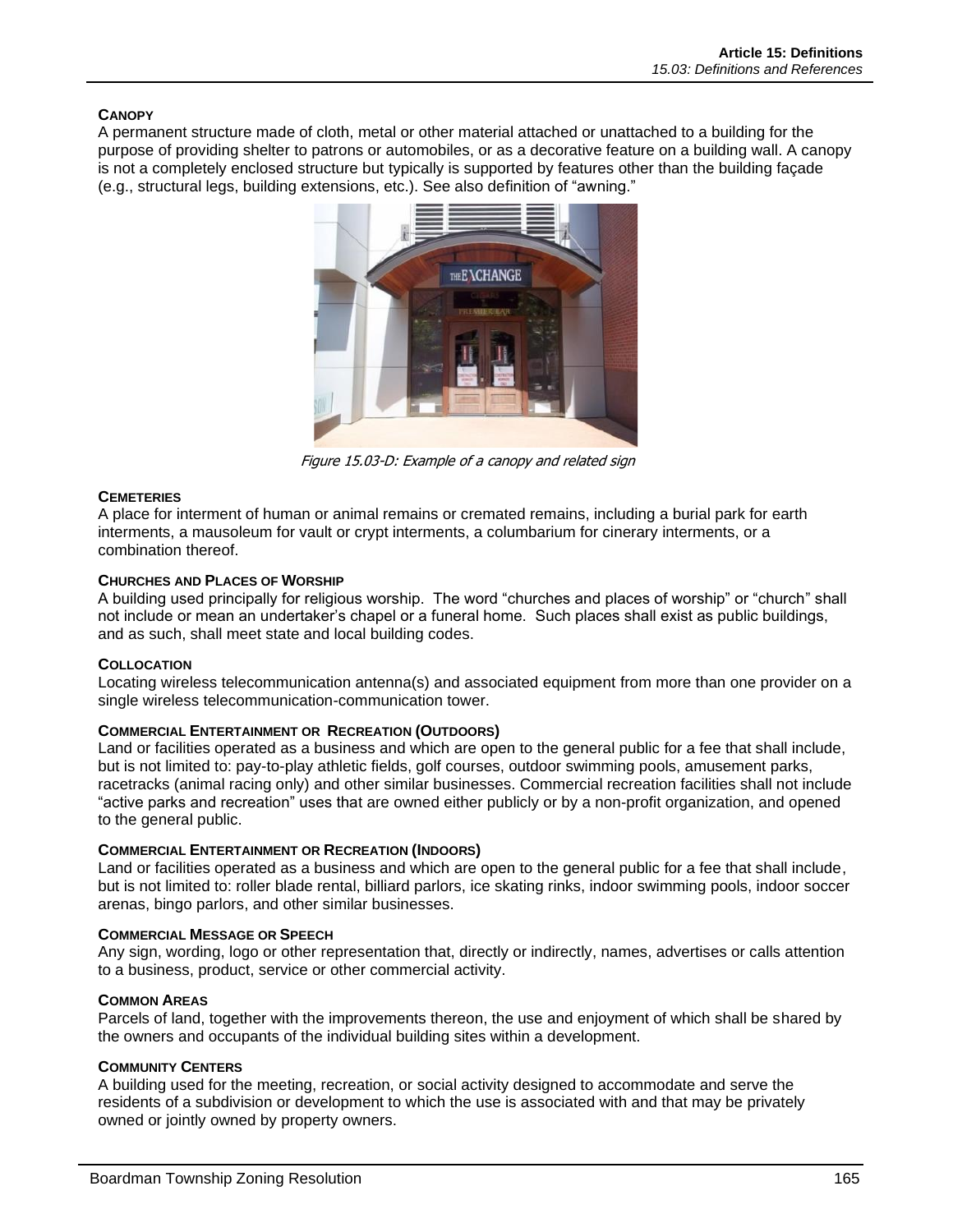### **COMMUNITY GARDEN**

A single piece of land that is gardened collectively, as an accessory use, by a group of persons, which may include individual garden plots designated for individual gardens.

### **COUNTY**

Mahoning County, Ohio

### **CUL-DE-SAC**

A street having only one outlet for vehicular traffic (to another street) and where the other terminus is either a turnaround or is a dead-end or stub street to an adjacent, undeveloped property.



Figure 15.03-E: Illustration of a cul-de-sac street

### **CULTURAL INSTITUTIONS**

Public or private facilities used for display, performance, or enjoyment of heritage, history, or the arts. This use includes, but is not limited to, museums, libraries, art performance venues, cultural centers, and interpretative sites but does not include movie theaters.

### **DAY CARE CENTERS (ADULT OR CHILD)**

A facility operated for the purpose of providing care, protection, and guidance to individuals during part of a 24-hour day. This term includes nursery schools, preschools, adult day care centers, child day care centers, and similar uses. Day care center does not include public or private educational facilities or any facility offering care to individuals for a full 24-hour period. See also definition for "Type-B Family Day Care Home"

### **DBH**

See "diameter-at-breast height"

### **DECK**

A flat surface attached to a building that does not have walls or a roof and that is elevated above the ground, at its highest point, by at least 18 inches. Decks are not used as habitable space.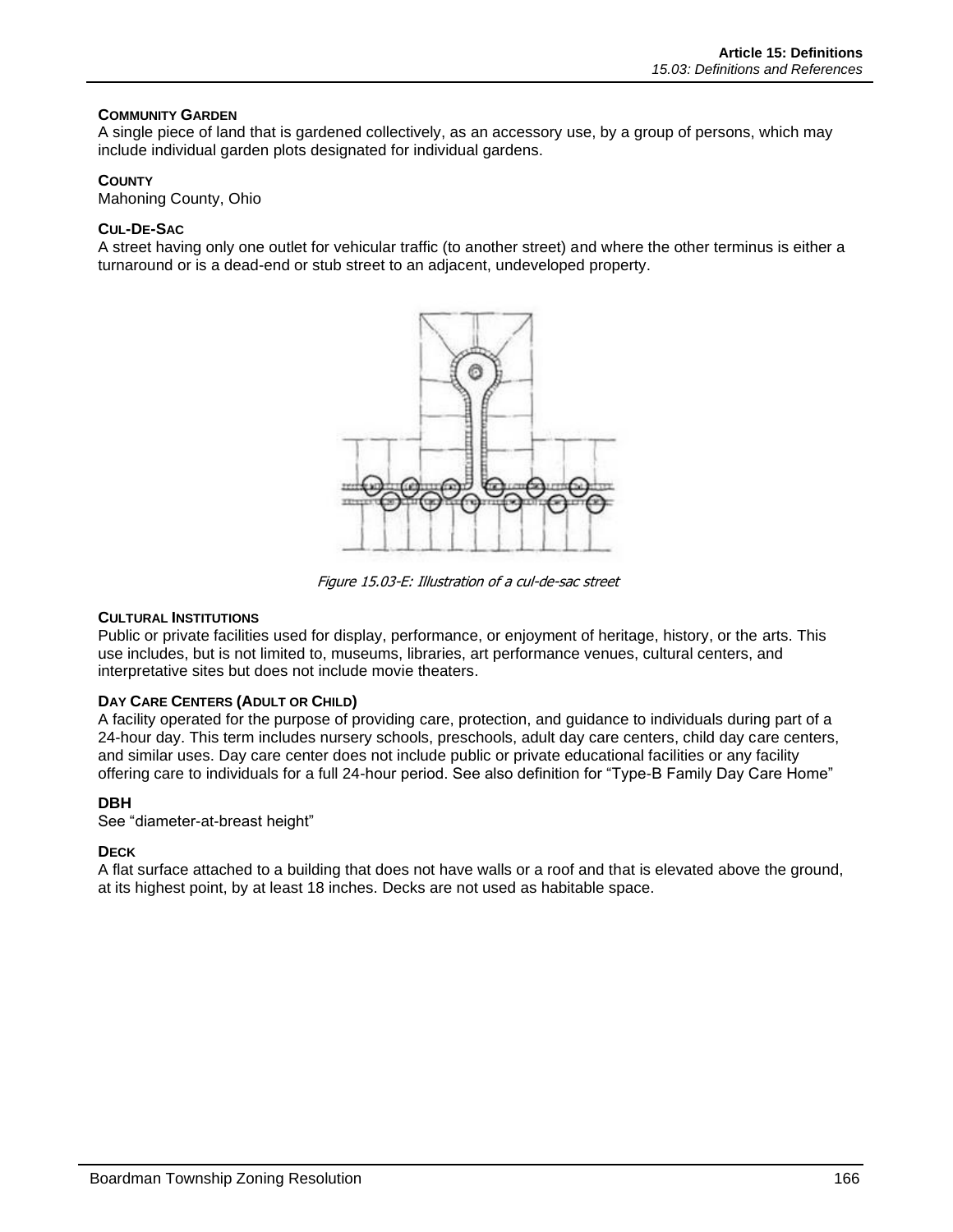### **DECK**

A flat surface, that is not paved, which is capable of supporting weight similar to a floor, constructed outdoors and elevated from the ground that is either freestanding or attached to a building. Decks may also include stairways. Decks are unenclosed by solid or nonsolid walls or a roof. If a pergola or other roof structure is attached to the principal building and extends over the deck, then then the deck and roofing shall be considered a porch. When fully enclosed by a roof and walls (including screening), such use shall be considered a part of the principal building as established in Section  $6.01(E)(19)$ .



Figure 15.03-F: Example of a deck.

### **DENSITY**

The quotient of the total number of dwelling units as divided by total area of the site. Unless otherwise specified in this resolution, density shall mean gross density as defined in "density, gross."

### **DENSITY, GROSS**

Unless otherwise defined, gross density shall be the total number of dwelling units divided by the gross area of a site (including streets, easements, rights-of-way, open space set-asides, and/or other public dedications established as part of the development.).

### **DETACHED ACCESSORY BUILDINGS OR STRUCTURES**

Accessory buildings or structures that are detached from the principal building or structure including, but not limited to, garages, pavilions, gazebos, permanent outdoor kitchens (if they require a water, sewer, or building permit), storage sheds, and other structures.

### **DEVELOPMENT**

Any manmade change to improved or unimproved land, including but not limited to the construction of buildings or other structures, mining, dredging, filing, grading, paving, excavation, or drilling.

### **DEVELOPMENT REVIEW**

The procedure for evaluating an application and making a recommendation or decision as outlined in in Article 3: Review Procedures.

### **DIAMETER-AT-BREAST HEIGHT (DBH)**

DBH is used to measure the caliper of a tree trunk at the specific height of 4.5 feet above the ground.

### **DISTRICT**

See definition of "zoning district."

### **DRIVE-THROUGH FACILITIES**

An establishment that encourages or permits customers to receive services, or obtain goods while remaining in their motor vehicles.

### **DRIVEWAY**

A private way, other than a street or alley, that provides access to one lot of record for the use of vehicles and pedestrians unless approval has been granted for a shared driveway in which case, the driveway may serve multiple uses.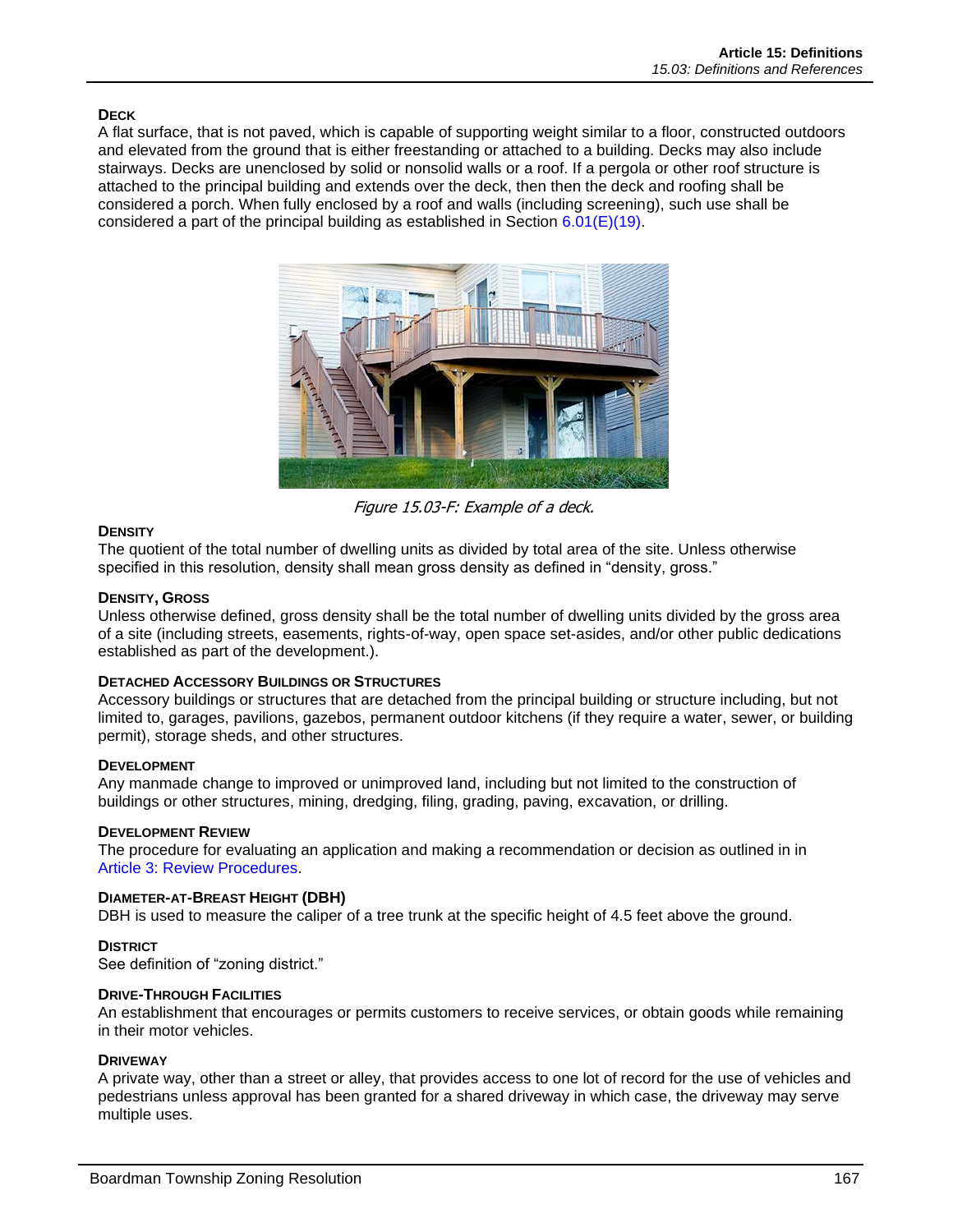### **DWELLING**

A building or portion thereof used exclusively for permanent residential purposes, including single-family, twofamily, and other attached dwellings, but not including hotels, motels, tents, recreational vehicle, cabins, or boarding or lodging houses.

### **DWELLING UNIT**

A single unit of one or more rooms providing complete, permanent independent living facilities for one family or, alternatively, one housekeeping unit including permanent provisions for living, sleeping, eating, cooking, and sanitation but not including a tent, cabin, hotel, motel recreational vehicle, or other temporary or transient structure or facility. A dwelling unit shall not include a mobile home or recreational vehicle, camping equipment, or a manufactured home except for permanently sited manufactured housing that conform to the requirements for such uses.

### **DWELLING, MULTI-FAMILY**

A building or portion thereof design for or used exclusively for residential purposes by two or more families or housekeeping units each in their own separate dwelling units.

### **DWELLING, SINGLE-FAMILY**

A building designed for or used exclusively for residential purposes by one family or housekeeping unit.

### **DWELLING, TWO-FAMILY**

A building designed for or used exclusively for residential purposes by two families or housekeeping units each in their own separate dwelling units.

### **DWELLINGS, MULTI-FAMILY (6 OR LESS UNITS)**

A building or portion thereof design for or used exclusively for residential purposes by two to six families or housekeeping units.

### **DWELLINGS, MULTI-FAMILY (MORE THAN 6 UNITS)**

A building or portion thereof design for or used exclusively for residential purposes by more than six families or housekeeping units.

### **EASEMENT**

Authorization by a property owner for the use by another, for a specified purpose, of any designated part of his or her property.

### **EDUCATIONAL FACILITIES (PRIMARY AND SECONDARY)**

A public or private facility that provides a curriculum of primary, elementary, secondary or college preparatory academic instruction, including, but not limited to, kindergartens, elementary schools, junior high schools, and high schools. This definition shall not be deemed to include colleges, trade or business schools, or other postsecondary education facilities. See also "educational facilities, higher."

#### **EDUCATIONAL FACILITIES, HIGHER**

Any private or public secondary educational institution that includes, but is not limited to: colleges and universities, trade schools, business schools, seminaries, or any other institution providing collegiate level curriculum.

#### **ELECTRONIC MESSAGE CENTER**

A sign designed so that the characters, letter or illustrations can be changed or rearranged automatically on a lampbank or through mechanical means (e.g. electronic or digital signs).

### **ESCORT**

A person who, for any form of consideration, agrees or offers to act as a companion, guide, or date for another person, or who agrees or offers to privately model lingerie or to privately perform a striptease for another person.

### **ESCORT AGENCY**

A person or business association who furnishes, offers to furnish, or advertises to furnish escorts as one its primary business purposes for a fee, tip, or other consideration.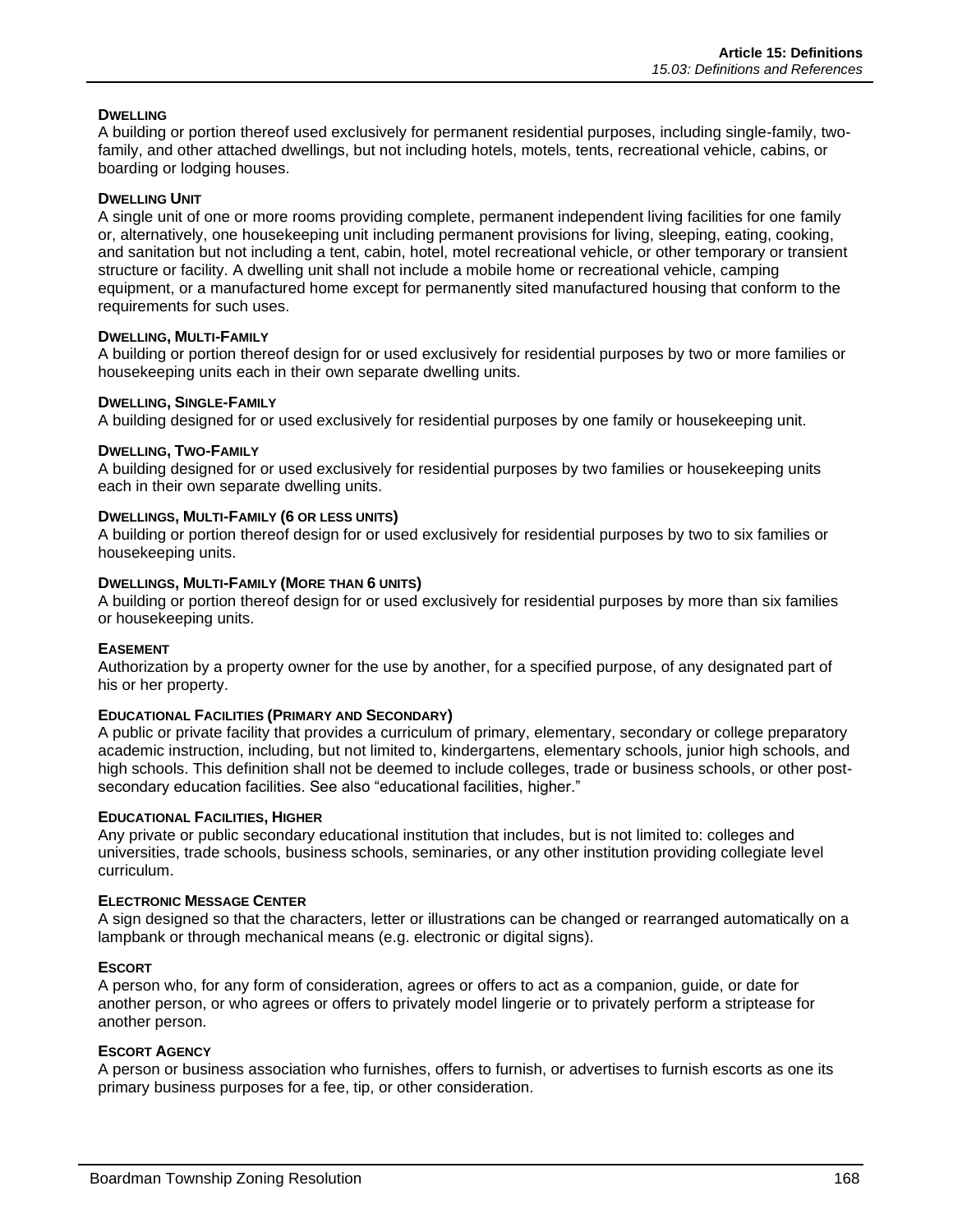### **ESSENTIAL SERVICES**

The location, erection, construction, reconstruction, change, alteration, maintenance, removal, use or enlargement by public utilities, county, or other governmental agencies of streets, roads, underground, surface or overhead gas, electrical, steam, fuel or water transmission or distribution systems, collection, supply or disposal systems; including towers, poles, wires, mains, drains, sewers, pipes, conduits, cables, fire alarm and police call boxes, traffic signals, hydrants and similar accessories and the use of land in connection therewith, for the furnishing of adequate service by such utilities or governmental departments for the public health, safety and general welfare.

### **EXPANSION**

An increase in the size of an existing structure or use, including physical size of the land, building, parking, or other improvements or structures.

### **FACADE**

The exterior wall on the front, side, or rear elevation of the building regardless of whether the building side faces a street.

### **FAÇADE, FRONT**

The façade of a building that contains the primary entrance of the building.

### **FAÇADE, PRIMARY**

For the purpose of the sign regulations, a primary façade shall be deemed a façade that faces directly onto a public street. See Section 12.07: Sign Measurements and Computations for the rules on measuring the primary façade.

### **FAÇADE, SECONDARY**

For the purpose of the sign regulations, a secondary façade shall be deemed a façade that does not face directly onto a public street as defined in Section 12.07(D).

### **FAMILY**

One or more persons, with their direct lineal descendants and adopted children (and including the domestic employees thereof), together with not more than two persons not so related, living together in the whole or part of a dwelling comprising a single housekeeping unit. Every additional group of two or fewer persons living in such housekeeping unit shall be considered a separate family for the purpose of this resolution.

### **FARM MARKET**

The use of any land or a structure for the sale of produce grown on the same lot in accordance with the provisions of Section 6.01: Accessory Use Regulations.

### **FENCE**

An artificially constructed barrier of wood, masonry, stone, wire, metal, or other manufactured material or combination of materials erected to enclose, screen, or separate areas.

### **FLAG**

Any fabric or other flexible material attached to or designed to be flown from a flagpole or similar device.

### **FOOTCANDLE**

A unit of illumination produced on a surface, all points of which are one foot from a uniform point source of one candle.

### **FOOTPRINT**

The area of a building measured from the exterior surface of the exterior walls at grade level.

### **FRONTAGE, BUILDING**

The length of the facade of an enclosed building facing a public or private street. See [Figure 15.03-G.](#page-11-0)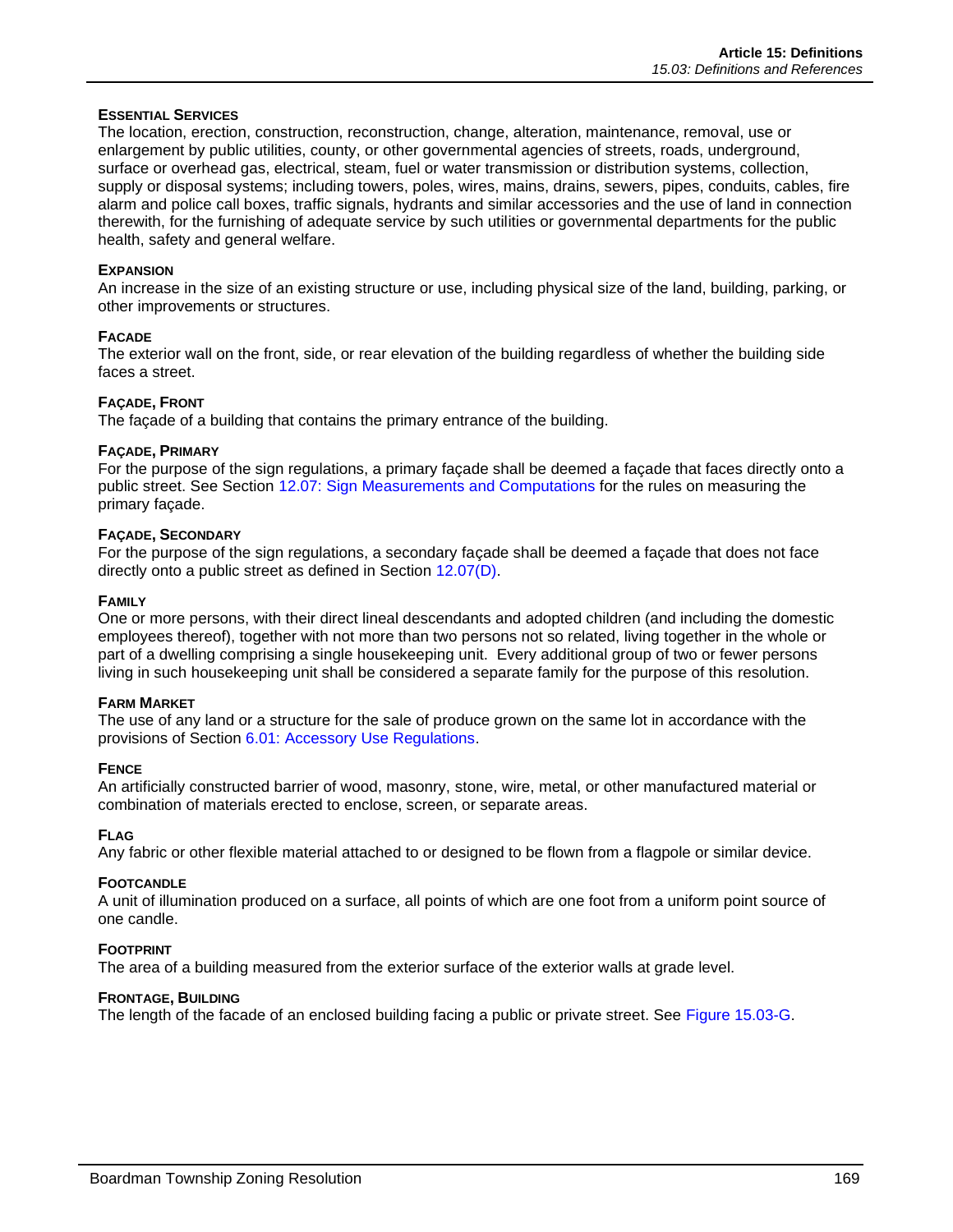### **FRONTAGE, STREET**

The distance for which the front boundary line of the lot and the street line are coincident.



Figure 15.03-G: An illustration of street frontage versus building frontage

### <span id="page-11-0"></span>**FUEL STATIONS**

An establishment that sells unleaded and diesel gasoline or any other fuel used for in vehicles.

### **FUNERAL HOMES OR MORTUARIES**

A building or part thereof used for human funeral services. It may include space for the embalming and other services used in the preparation of the dead for burial; the storage of caskets, funeral urns, and other related uses and supplies; the storage of funeral vehicles; facilities for cremation; and chapels.

### **GARAGE**

An accessory building primarily intended for and used for the enclosed storage or shelter of private motor vehicles of the owner or occupant of the principal building.

### **GARAGE OR ESTATE SALES**

Sales by residents of used or surplus personal possessions including, but not limited to all sales entitled garage, yard, lawn, basement, attic, porch, room, tent, backyard, patio, or moving. This term shall include garage sales, lawn sales, attic sales, rummage sales or any similar casual sale of tangible personal property which is advertised by any means whereby the public at large can be made aware of such sale.

### **GAS AND OIL WELLS**

A hole bored into the earth that produces natural gases and oils that are brought to the surface for further refining and distribution.

### **GENERAL OFFICES (ADMINISTRATIVE, PROFESSIONAL, BUSINESS)**

Establishments providing executive, management, administrative, or professional services including, but not limited to, real estate, architecture, legal, travel, employment, advertising, design, engineering, accounting, and similar uses.

### **GLARE**

Direct light that causes annoyance, discomfort or loss in visual performance and visibility.

### **GOVERNMENT OFFICES AND BUILDINGS**

Buildings or office space utilized for the provision of services by Boardman Township, an Ohio municipality, Mahoning County, the State of Ohio, or the Federal Government.

### **GRADE**

The average level of the finished surface of the ground adjacent to the sign, building, or other structure being measured.

### **GRASS**

A species of perennial grass grown as permanent lawns or for landscape purposes, as distinguished from those species grown for agricultural or commercial seed purposes.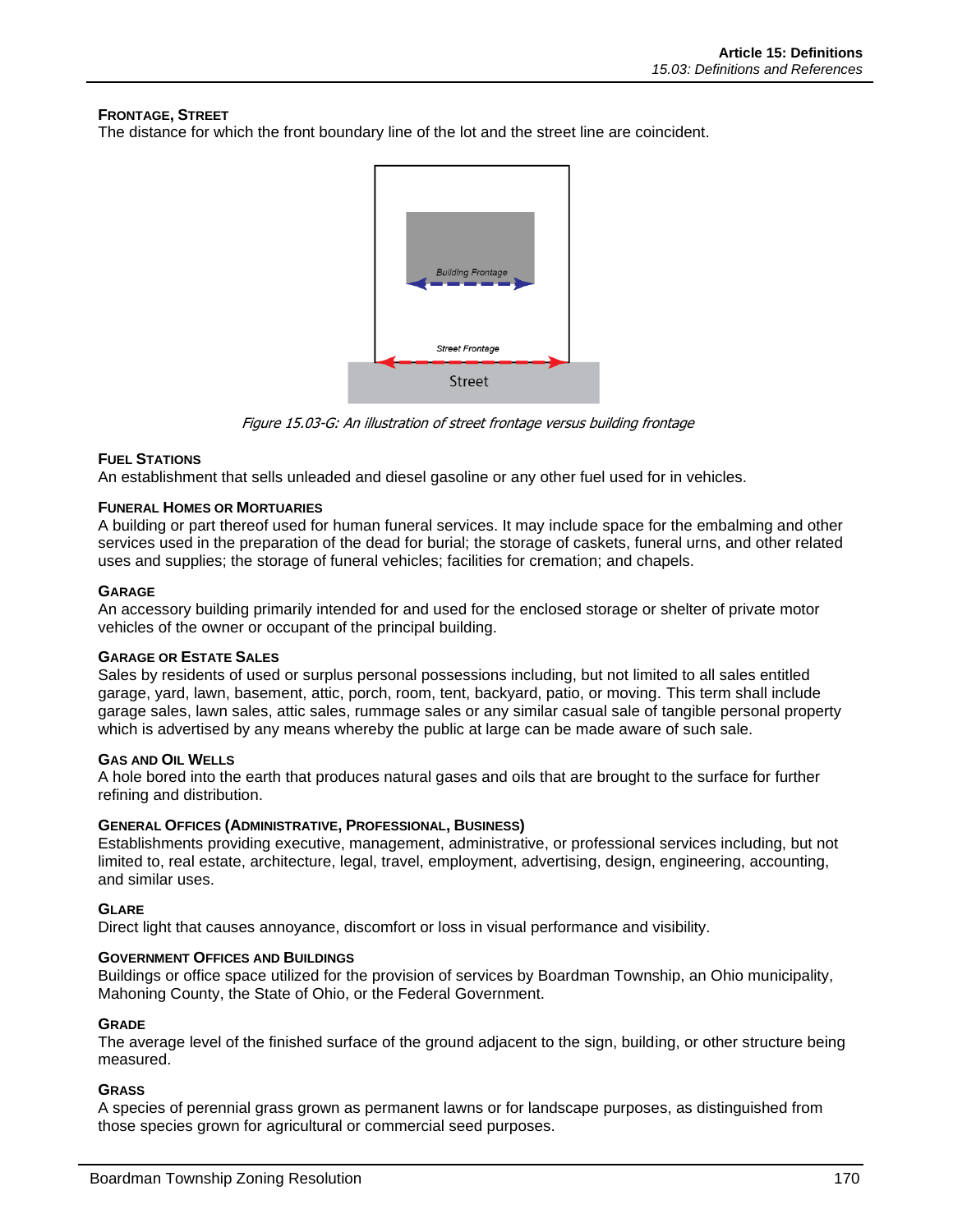### **GROUND COVER**

A plant growing less than two feet in height at maturity that is grown for ornamental purposes. Ground covers are used as an alternative to grasses. On slopes, ground covers control erosion while eliminating the maintenance of mowing on hillsides. Ground covers also provide permanent covering of open ground to prevent erosion and/or create visual appeal.

### **GROUP HOME**

Any residential facility meant as a permanent residence for persons, licensed by the State of Ohio, designed to allow for a group of persons, needing specialized care, counseling, ongoing medical treatment or supervision to live in the same building or complex of buildings and engage in some congregate living activity in a non-institutional environment as regulated by Chapters 5119 and 5123 of the Ohio Revised Code.

### **HEDGE**

A line of closely spaced shrubs and tree species, planted and trained in such a way as to form a barrier, screen, or to mark the boundary of an area.

### **HOME OCCUPATIONS**

An occupation or profession which is incidental to and carried on entirely within a dwelling unit excluding an attached garage or patio area, by resident occupants of the dwelling unit and which occupation is clearly incidental to and accessory to the residential use of the property.

### **HOSPITALS**

A facility providing physical or mental health services, outpatient care, inpatient accommodations, and medical or surgical care of the sick or injured.

### **HOTEL AND MOTELS**

A building in which lodging, with or without meals, is offered for compensation and in which there are more than five sleeping rooms. Hotels and motels may include typical accessory uses within the principal building including, but not limited to, swimming pools, bars, and restaurants.

### **HOUSEKEEPING UNIT**

Five or fewer unrelated persons occupying a single dwelling unit, living as a single group, and doing their own cooking on the premises as distinguished from a group occupying a hotel, motel, or other group living arrangement. Such definition shall also include group homes that allow for more than five persons when permitted as a group home. This definition does not apply to a group temporarily occupying a bed and breakfast establishment, hotel, or motel.

### **IMPERVIOUS SURFACE**

Any hard-surfaced, man-made area that does not readily absorb or retain water, including but not limited to buildings, roofs, parking areas, driveways, sidewalks, and pavement.

### **INDUSTRIAL SERVICE USES**

Establishments primarily engaged in rendering services to office, business, or industrial establishments on a fee or contract basis, such as advertising and mailing; building maintenance; employment services; management and consulting services; protective services; office equipment rental and leasing; commercial research; development and testing; photo finishing; machine repair, and personal supply services.

### **INDUSTRIAL USES, HEAVY**

Uses engaged in the basic processing and manufacturing of materials or products predominately from extracted or raw materials, or a use engaged in storage of, or manufacturing processes using flammable or explosive materials, or storage or manufacturing processes that potentially involve hazardous conditions. "Heavy industrial uses" shall also mean those uses engaged in the operation, parking, and maintenance of vehicles, cleaning of equipment or work processes involving solvents, recycling establishments, public works yards, and container storage.

### **INDUSTRIAL USES, LIGHT**

The manufacturing, processing, or assembly of products within a fully enclosed structure where noise, odor, light, or vibrations is not noticeable from the adjacent properties.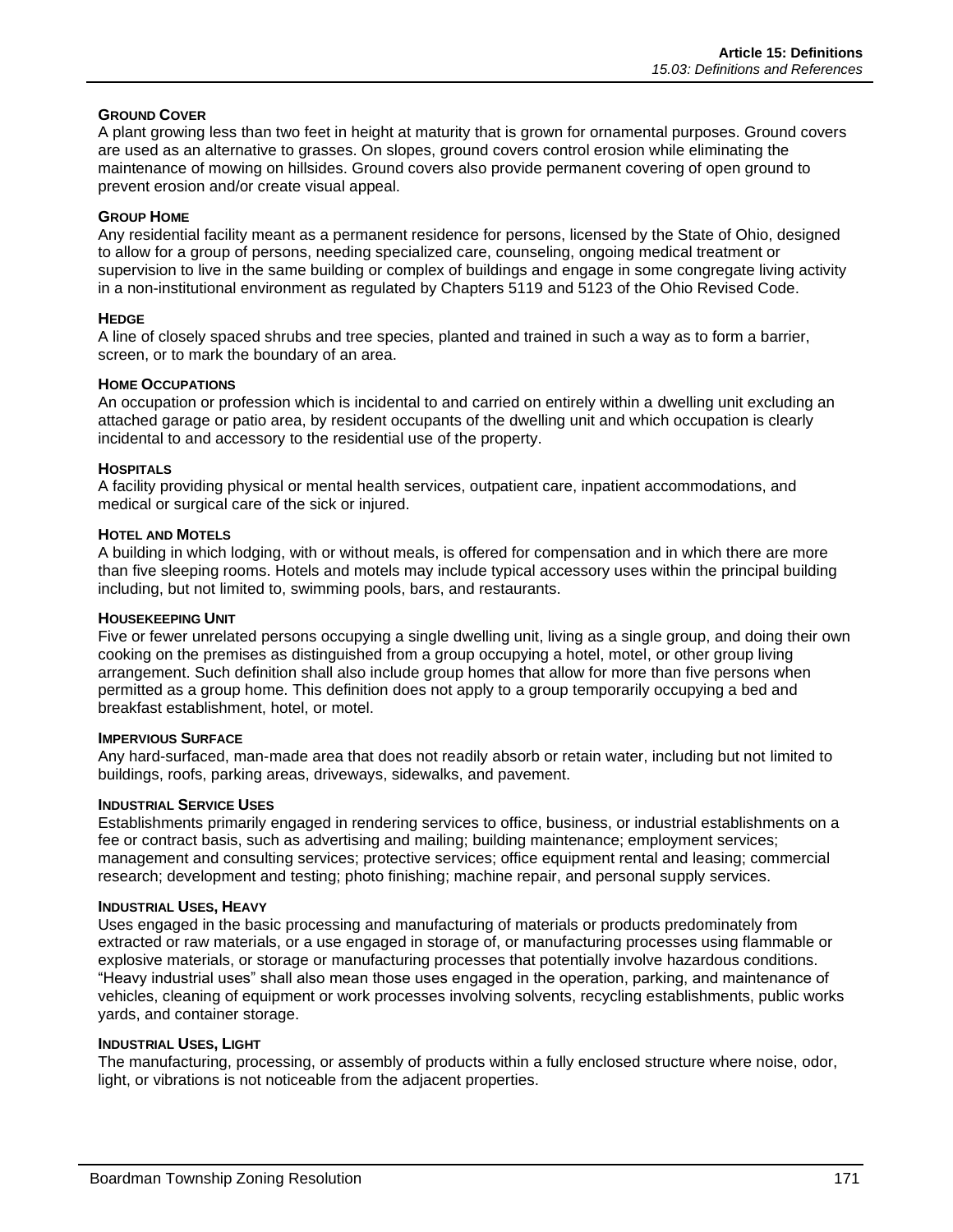### **KENNELS (COMMERCIAL) AND ANIMAL DAY CARES**

Any lot or premises, on which four or more dogs, cats or other household animals (not owned by the owner or operator of the establishment) boarded, cared for, or trained for commercial purposes. This use shall also include the breeding of the same type of animals for commercial purposes, regardless of ownership of the animals.

### **LANDSCAPE MATERIAL**

Landscaping consists of:

- Material such as, but not limited to, living trees, shrubs, vines, lawn grass, ground cover, and landscape water features; and
- Non-living durable material commonly used in landscaping including, but not limited to, rocks, pebbles, sand, decorative walls and fences, brick pavers and earthen mounds, but excluding pavements for vehicular use.

#### **LANDSCAPING**

The improvement of a lot, parcel, tract of land, or portion thereof, with grass, shrubs, and trees. Landscaping may include pedestrian walks, flower beds, trees, shrubs, and ornamental objects such as fountains, statuary, and other similar natural and artificial objects.

#### **LIGHT TRESPASS**

Light emitted by a lighting fixture that falls beyond the boundaries of the property on which the fixture is installed.

### **LIGHT, CUTOFF**

An artificial outdoor light source designed to ensure that no light is directly emitted above a horizontal line parallel to the ground as regulated and illustrated in Section 7.04: Exterior Lighting.

#### **LIGHT, NON-CUTOFF**

An artificial outdoor light source designed to allow light to be directly emitted above a horizontal line parallel to the ground as regulated and illustrated in Section 7.04: Exterior Lighting

#### **LOADING SPACE**

An off-street space on the same lot with a building, or a group of such buildings and accessory buildings, or utilized for the principal use and accessory use.

#### **LOT**

A parcel of land that is part of a plat, legally recorded in the Recorder's Office of Mahoning County, Ohio, occupied or intended to be occupied by a principal use or structure, together with any accessory structures or uses and such accessways, parking area, yards, and open spaces required in this resolution.

#### **LOT AREA**

The total area within the lot lines of a lot as measured in accordance with Section 4.09(A): Measurements, Computations, and Exceptions.

#### **LOT COVERAGE**

That portion of a lot that is covered by the principal and/or accessory building, structures, and surfaces that prevent the passage or absorption of stormwater including paving and driveways (impervious surfaces).

#### **LOT LINE, FRONT**

The front lot line, which is coterminous with the street right-of-way. A front lot line is generally parallel to or less than 45 degrees to the rear lot line. The front lot line is generally opposite the rear lot line except as may be identified in Section 4.09(A): Measurements, Computations, and Exceptions.

#### **LOT LINE, REAR**

A lot line opposite a front yard. A rear lot line is generally parallel to or less than 45 degrees to the front street right-of-way line. See Section 4.09(A): Measurements, Computations, and Exceptions.

### **LOT LINE, SIDE**

A lot line generally extending perpendicular to the front and rear lot lines. The side lot line extends between the front lot line and the rear lot line. See Section 4.09(A): Measurements, Computations, and Exceptions.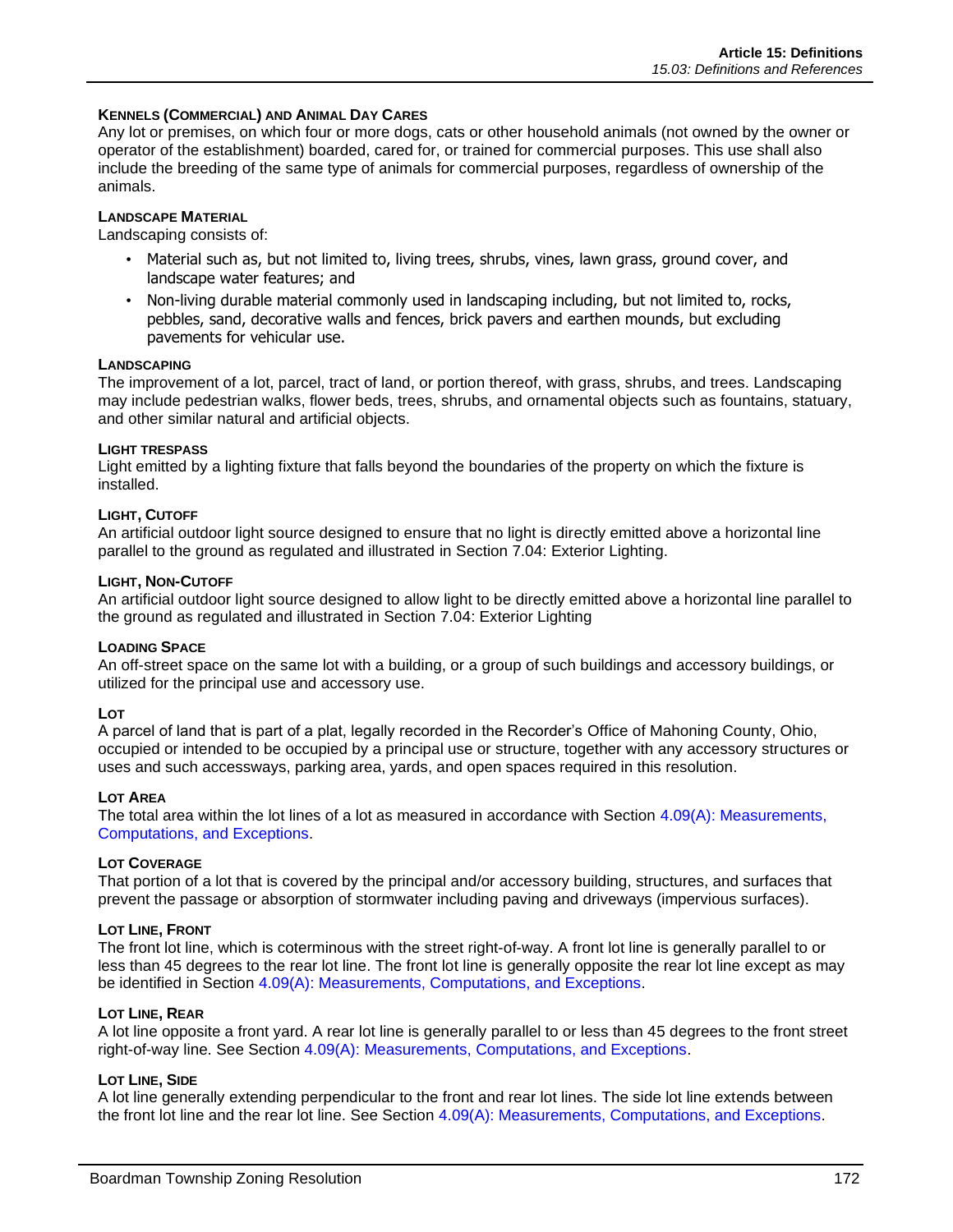### **LOT LINES**

The property lines bounding the lot.

### **LOT, CORNER**

A lot abutting upon two or more streets at their intersection or upon two parts of the same street, and in either case forming an interior angle of less than 135 degrees. See Section 4.09(A): Measurements, Computations, and Exceptions.

### **LOT, CUL-DE-SAC OR CURVED STREET**

A lot with frontage along a curved street or cul-de-sac. See Section 4.09(A): Measurements, Computations, and Exceptions.

### **LOT, DOUBLE FRONTAGE (THROUGH)**

A lot having a frontage on two non-intersecting streets, as distinguished from a corner lot. See Section 4.09(A): Measurements, Computations, and Exceptions.

### **LOT, FLAG OR PANHANDLE**

A lot that has limited frontage on a public street and where access to the public street is through a narrow strip of land that is commonly referred to as a panhandle. See Section 4.09(A): Measurements, Computations, and Exceptions.

### **LOT, INTERIOR**

A lot that has a single street frontage, a rear lot line, and at least two side lot lines. See Section 4.09(A): Measurements, Computations, and Exceptions.

### **LOT, NONCONFORMING**

A vacant lot that does not meet the minimum lot width, street frontage, and/or lot area requirements of the applicable zoning district.

### **MAXIMUM EXTENT FEASIBLE**

That no feasible and prudent alternative exists, and all possible efforts to comply with the regulation or minimize the potential harm or adverse impacts have been undertaken. Economic considerations may be taken into consideration.

### **MEDICAL MARIJUANA**

Marijuana that is cultivated, processed, dispensed, tested, possessed, or used for a medical purpose.

### **MEDICAL MARIJUANA DISPENSARY**

A use owned and operated by a person holding a dispensary license as allowed and issued by the State of Ohio for the purposes of dispensing medical marijuana to clients with a medical marijuana prescription. This use is specifically prohibited in the township.

### **MEDICAL MARIJUANA TESTING AND PROCESSING**

A facility where medical marijuana is tested and or processed in accordance with all rules established for such facilities in the ORC. Such use shall not include a "medical marijuana dispensary."

### **MEDICAL/DENTAL OFFICES OR CLINICS**

Office or clinic uses concerned with the diagnosis, treatment, and care of human beings. This definition does not include hospitals, skilled nursing facilities, or personal care facilities

### **MEDICATION MAINTENANCE FACILITY OR DISPENSARY**

A facility or use where any form of prescription medication is dispensed to patients, by a doctor, for use or consumption on-site as opposed to a pharmacy that dispenses prescription medication for use at home. Such use shall not include a "medical marijuana dispensary." Such use may include, but is not limited to, methadone treatment facilities as licensed by the State of Ohio.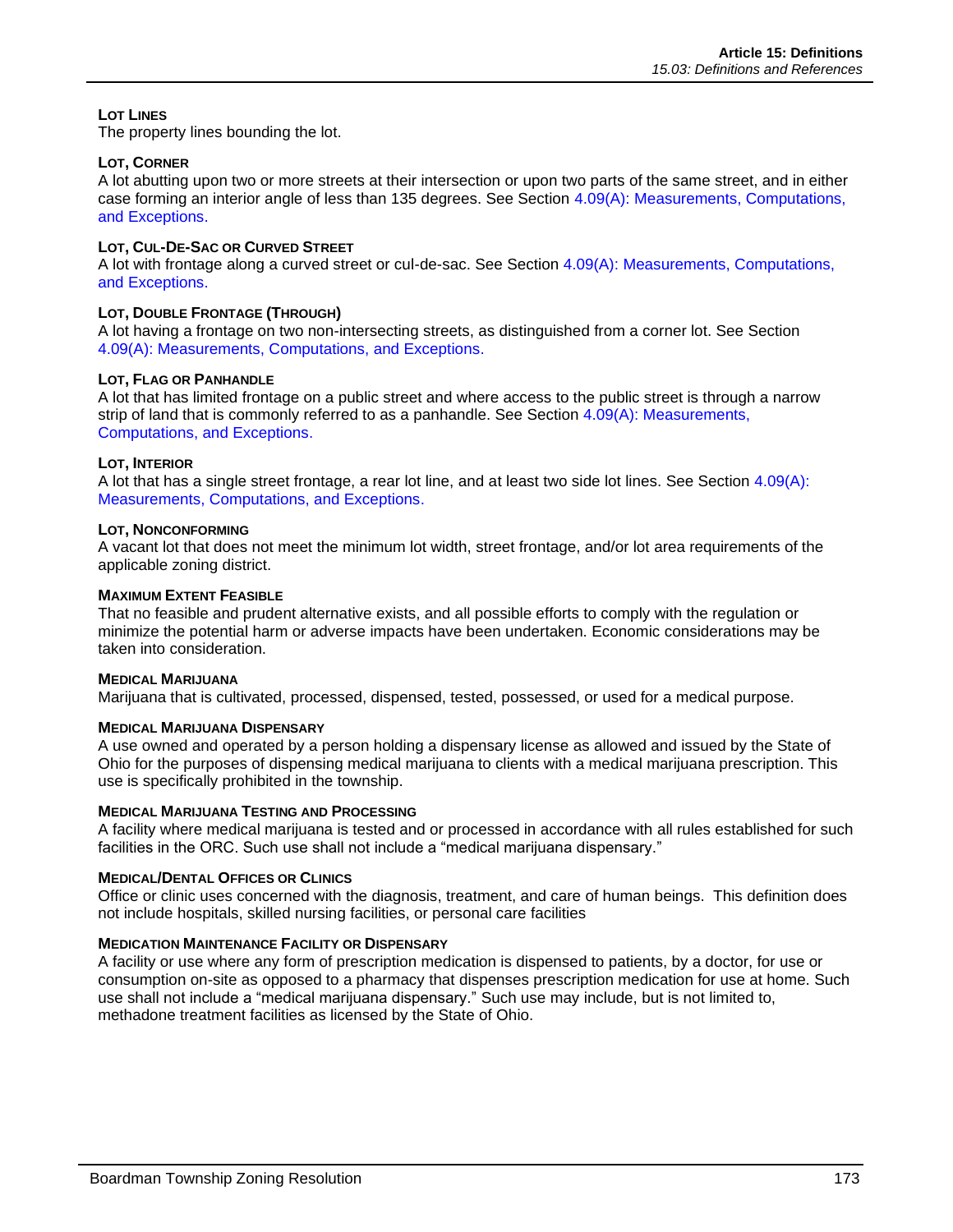### **MICROBREWERY, MICRODISTILLERY, OR MICROWINERY**

An establishment with a primarily use as a bar or tavern where beer, liquor, wine, or other alcoholic beverage is manufactured on the premises in a limited quantity subordinate to the primary table service restaurant use. The gross floor area utilized in a microbrewery, microdistillery or microwinery for the production of beer, liquor, wine, or other alcoholic beverage shall be no greater than the gross floor area utilized for the associated bar or tavern. A microbrewery, microdistillery or microwinery may include some off-site distribution of its alcoholic beverages consistent with state law. A tasting room or taproom may exist in a microbrewery, microdistillery or microwinery where patrons may sample the manufacturer's products.

### **MIXED USE BUILDINGS**

A building that contains a commercial or office use and an attached residential use within a single building as provided for in this resolution.

### **MONOPOLE**

A single, slender and typically cylindrical, vertical structure to which antennas or antenna support structures are affixed.

### **MULTI-TENANT DEVELOPMENTS**

A principal building with multiple uses of a similar use classification (e.g., commercial, industrial, etc.) but that has multiple tenant spaces and/or multiple use types. A strip mall or strip center with a mixture of retail uses such as restaurants, retail stores, and personal service establishments is an example of a multi-tenant building. Such use does not include any use within the residential use classification.

### **NONCOMMERCIAL MESSAGE OR SPEECH**

Any sign, wording, logo or other representation that is not classified or defined as "commercial message or speech."

### **NONCONFORMITY**

A use, lot, structure, building, sign, or lighting that does not comply with the provisions of this zoning resolution. See also the definitions for "use, nonconforming," "lot of record," "building, nonconforming," and "structure, nonconforming."

### **NUDE OR SEMI-NUDE MODEL STUDIO**

Any place where a person, who regularly appears in a state of nudity or semi-nudity, is provided for money or any other form of consideration to be observed, sketched, drawn, painted, sculptured, photographed, or similarly depicted by other persons. A modeling class or studio is not a nude or seminude model studio and is not subject to this resolution if it is operated in any of the following ways:

- By a college or university supported entirely or partly by taxation;
- By a private college or university that maintains and operates educational programs, the credits for which are transferable to a college or university supported entirely or partly by taxation;
- In a structure that has no sign visible from the exterior of the structure and no other advertising indicating that a person appearing in a state of nudity or semi-nudity is available for viewing, if in order to participate in a class in the structure, a student must enroll at least three days in advance of the class and if not more than one nude or seminude model is on the premises at any one time.

### **NUDITY, NUDE, OR STATE OF NUDITY**

The showing of the human male or female genitals, pubic area, vulva, anus, anal cleft, or cleavage with less than a fully opaque covering; or the showing of the female breasts with less than a fully opaque covering of any part of the nipple.

• Regularly features or regularly shown means a consistent or substantial course of conduct, such that the films or performances exhibited constitute a substantial portion of the films or performances offered as a part of the ongoing business of the adult entertainment establishment.

#### **NURSERIES OR GREENHOUSES**

An establishment used for the growing, storage, and sale of legal garden plants, shrubs, trees, or vines for retail or wholesale sales.

### **NURSERY SCHOOLS OR DAY CARE CENTERS (CHILDREN OR ADULTS)**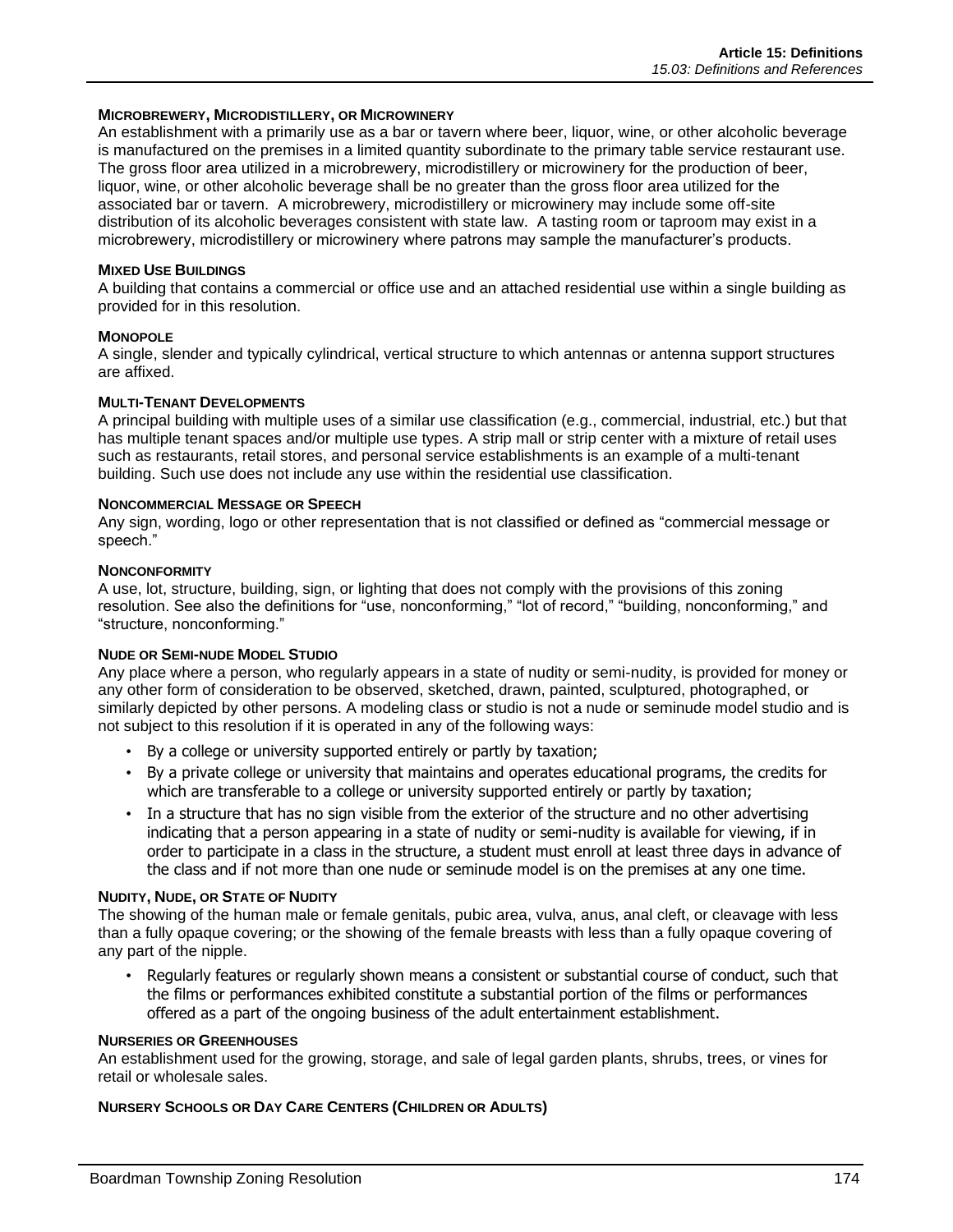## **OAC**

The Ohio Administrative Code, as amended

### **ORC**

The Ohio Revised Code, as amended

### **OUTDOOR DINING**

Areas on sidewalks (public or private), patios, or other unenclosed areas, excluding vehicular use areas, which are designated for outdoor seating where patrons may be served food and beverage for on-site dining.

### **OUTDOOR DISPLAYS AND SALES**

The placement of products or materials for sale outside of a retail or wholesale sales establishment.

### **OUTDOOR DROP-OFF BOXES**

Drop-off boxes are small collection facilities where recyclable materials, clothing, or household goods are accepted from the public (e.g., neighborhood recycling stations and thrift store collection boxes).

### **OUTDOOR LIGHTING**

Any source of light that is installed or mounted outside of an enclosed building or structure, but not including streetlights installed or maintained along public streets by a government agency or public utility. See Section 7.04: Exterior Lighting.

### **OUTDOOR STORAGE AND BULK SALES**

The keeping, storage, or sales of any goods, material, merchandise, or vehicles in the same place for more than 24 hours in an area that is not fully enclosed by a structure. This may include areas established for the sale of large and/or bulk items.

### **OUTDOOR VENDING MACHINES AND**

Vending machines are small machines that are capable of accepting money in return for the automatic dispensing of goods (e.g., drink machines, snack machines, video machines).

### **OWNER**

A person recorded as such on official real estate records and including duly authorized agent, purchaser, devisee, and person having a vested or contingent interest in the property in question.

### **PARAPET OR PARAPET WALL**

That portion of a building wall that rises above the roof level.

### **PARCEL**

A distinct portion or tract of land as is recorded and distinguished in the Clermont County Auditor's Property Tax Atlas. See also definition of "lot."

### **PARKING AISLE**

The driveway or access drive by which a car enters and departs a parking space.

### **PARKING GARAGES**

Structures used to provide parking spaces along with adequate drives and aisle, for maneuvering, so as to provide access for entrance and exit for the parking of more than two vehicles. This may be permitted as a principal use of the lot in accordance with Article 4: Zoning Districts and Principal Use Regulations or as an accessory to a principal use as established in Article 11: Parking, Loading, and Circulation Standards.

### **PARKING LOTS**

A surface area designed for the parking of vehicles that includes parking spaces and any driveways or access drives specifically related to the parking spaces.

### **PARKING SPACE**

A designated parking area designed for one vehicle that is exclusive of drives, aisles or entrances giving access thereto.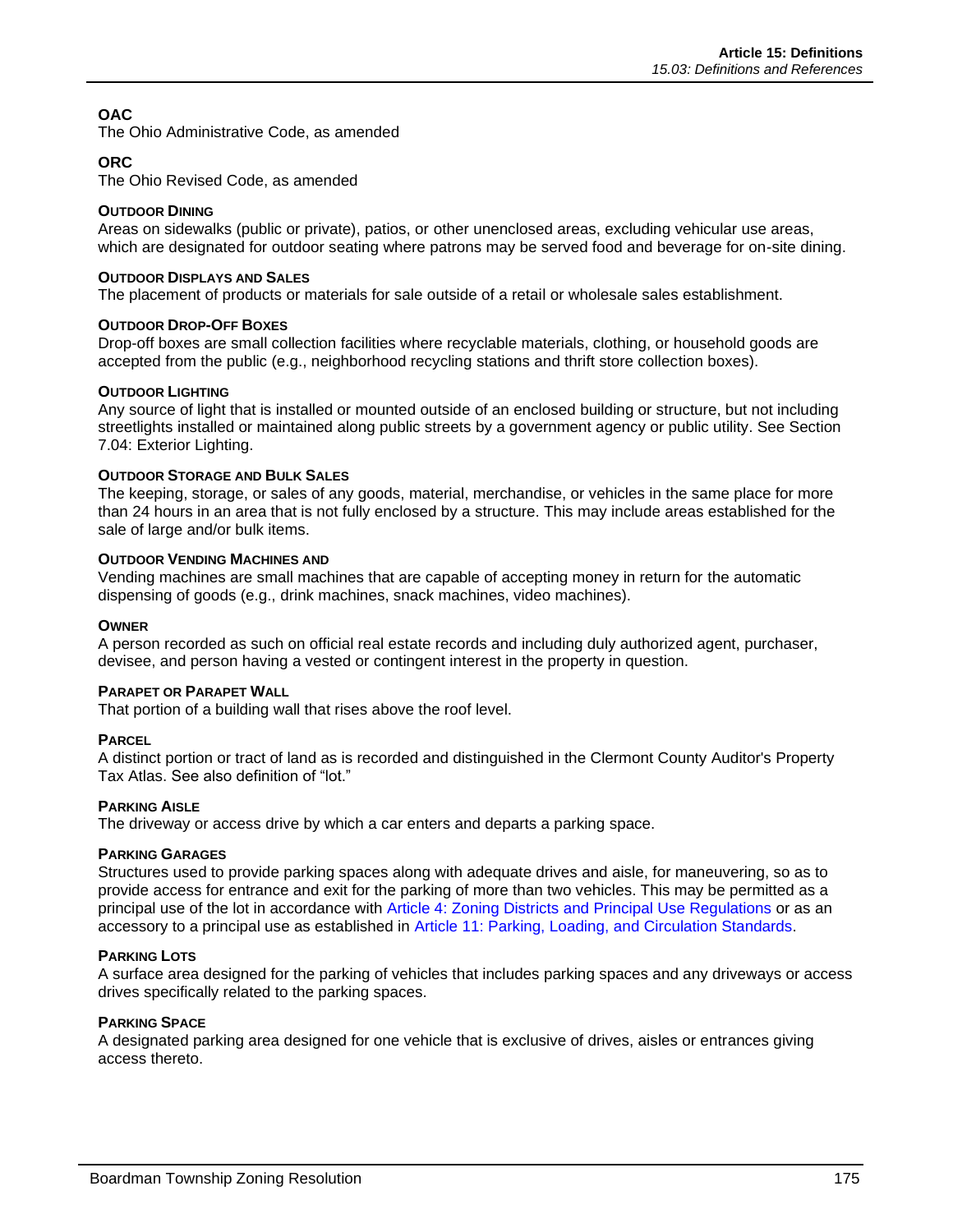### **PASSIVE PARKS, RECREATION, AND OPEN SPACE**

Any park or recreational facility where there is no grading of the land, the construction of facilities, lighting, or development of ball fields with the exception that passive parks, recreational facilities, and conservation areas may include the development of trails and sidewalks.

### **PATIO**

An unenclosed outdoor hard-surfaced area that is no higher than 18 inches above the ground. If a pergola or other roof structure is attached to the principal building and extends over the patio, then then the patio and roofing shall be considered a porch.



Figure 15.03-H: Example of a patio.

### **PERGOLA**

A pergola is an outdoor structure forming a shaded walkway, passageway, or sitting area consisting of vertical posts or pillars that usually support cross-beams and an open lattice.



Figure 15.03-I: Example of a pergola

### **PERMANENTLY SITED MANUFACTURED HOUSING**

A building unit or assembly of closed construction as defined in the ORC,

#### **PERSON**

Any individual, corporation, government agency, government official, business trust, partnership, association, two or more persons having a joint interest, or any other legal entity.

### **PERSONAL CARE**

In addition to room and board, personal services such as help in walking and getting in and out of bed; assistance with bathing, dressing, and feeding; preparation of a special diet; and supervision over medications which can be self-administered.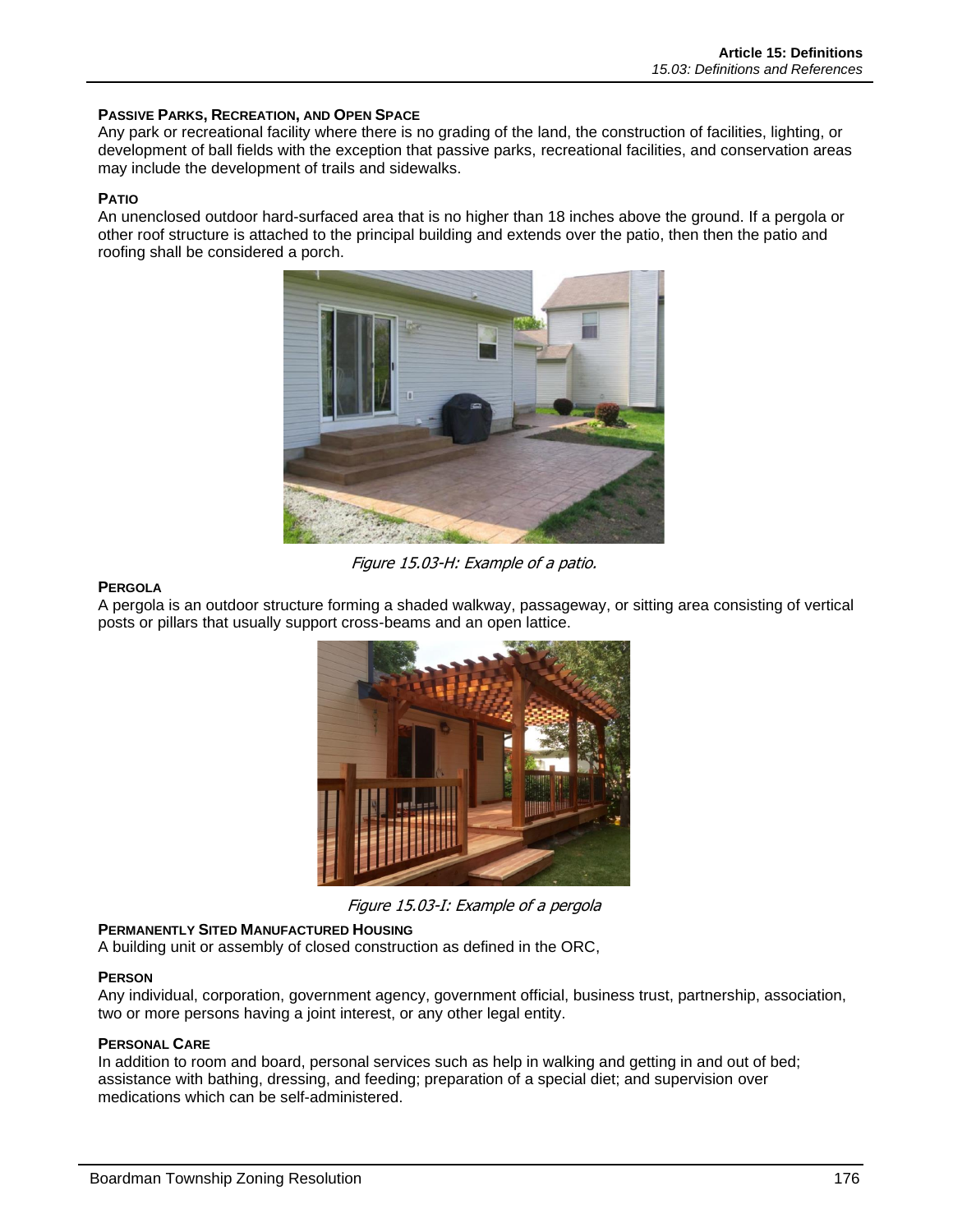### **PERSONAL CARE FACILITY**

A long-term or short-term residential facility that provides personal care. Such facility shall also include any use providing some form of inpatient treatment that is not defined as a "hospital," or "group home" including, but not limited to, inpatient drug and alcohol treatment.

### **PERSONAL SERVICE ESTABLISHMENTS**

Establishments that are primarily engaged in providing services generally involving the care of the person or person's possessions. Personal services may include, but are not limited to, laundry and dry-cleaning services, barber shops, beauty salons, health and fitness studios, music schools, informational and instructional services, tanning salons, and portrait studios. Personal service establishments shall not include tattoo and body piercing establishments that are regulated by the township in accordance with Boardman Township Home Rule Resolution No. 00-03.

### **PLANNED UNIT DEVELOPMENT (PUD)**

A development that is planned for a single use, or to integrate a variety of uses with collateral uses, in which lot size, setback lines, yard areas, and building types may be varied and modified to achieve particular design objectives and make provision for open spaces, common areas, utilities, public improvements, and collateral uses. See Article 5: Planned Unit Development (PUD) District.

### **PLANNING COMMISSION**

The Mahoning County, Ohio, Planning Commission

### **PLAYSETS, TREEHOUSES, AND TRAMPOLINES**

Recreational equipment for children that may include, but is not limited to, swings, slides, monkey bars, and play enclosures.

### **POND**

A natural or man-made depression in the ground that holds water. For the purposes of this resolution, a pond is regulated when it has a water surface area of more than 100 square feet and a depth greater than 24 inches.

### **PORCH**

An unenclosed area with a roof that is attached to a building but not used for livable space. A porch also includes paved areas without a roof if the surface area is higher than 18 inches above the adjacent grade (e.g., stoops).



Figure 15.03-J: Examples of a front porch (left) and back porch (right).

### **PORTABLE STORAGE UNITS**

A portable structure or container that allows for storage of goods or materials, on or off-site and which is not permanently affixed to a foundation and that is related to the construction, renovation, or rehabilitation of the building on which the site is located.

### **PUBLIC HEARING**

A meeting open to the public advertised in advance in the local printed media, or as otherwise required by statute, concerning proposed resolutions, amendments or other official township business which require public participation and input.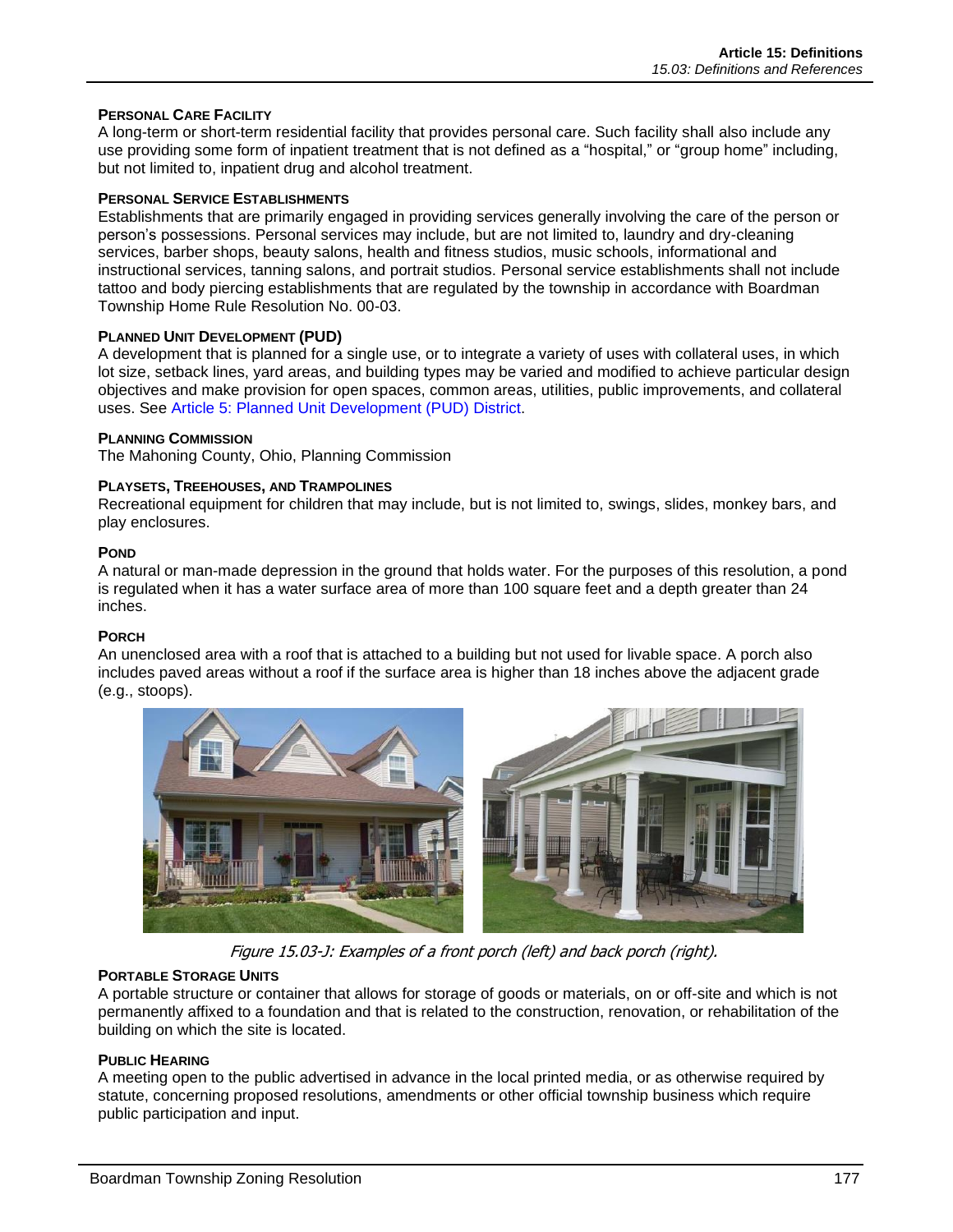### **QUASI-PUBLIC, FRATERNAL, OR SERVICE FACILITIES**

A building or portion thereof or premises owned or operated by a corporation, association, or group of persons for the promulgation of sports, arts, sciences, literature, politics, or the like, but not operated for profit which is customarily carried on as a business.

### **QUORUM**

The minimum number of members that must be present in order to conduct official business or take official action.

### **RAISING OF SMALL LIVESTOCK**

The non-commercial raising and caring of female chickens, rabbits, or small livestock of a similar size, on a residential lot, as an accessory use.

### **REAL ESTATE SALES/MODEL HOMES**

A dwelling unit temporarily converted into a sales and display office or a temporary sales office established in a development or subdivision for the purpose of providing an example of the units in the development.

### **RESEARCH AND DEVELOPMENT FACILITIES**

An establishment or facility for carrying on investigation in the natural, physical, or social sciences, or engineering and development as an extension of investigation with the objective of creating end products. Such establishment shall not include the manufacturing or assembly of products beyond the development of prototype systems or products. All activities shall take place within an enclosed building.

### **RESTAURANTS AND TAVERNS**

- A tavern is an establishment providing or dispensing, for on-site consumption, any fermented malt beverage, malt beverage, special malt, vinous, or spirituous liquors. The sale of food products including, but not limited to, sandwiches and light snacks may be a secondary use to the service of the aforementioned drinks.
- A restaurant is an establishment with table service whose principal business is the selling of unpackaged food and beverages to the customer in a ready to consume state, in individual servings, or in non-disposable containers, provided that no drive-through window is permitted. For the purposes of this definition, a restaurant shall not include any drive-in or carry-out services unless a drivethrough facility is permitted as an accessory use.

### **RETAIL AND SERVICE COMMERCIAL USES**

Establishments primarily engaged in the sale of goods, materials, and general services to the public. Examples of this use type may include, but are not limited to, bookstores, antique stores, bakeries, grocery stores, and other similar uses.

#### **RIGHT-OF-WAY**

An area or strip of land, either public or private, on which an irrevocable right- of-passage has been recorded for the use of vehicles or pedestrians or both.

### **ROOF LINE**

The top edge of the roof or the top of the parapet, whichever forms the top line of the building silhouette.

#### **SATELLITE DISHES**

A parabolic dish antenna including its structural supports, used for reception of various satellite television programming signals.

#### **SCREEN OR SCREENING**

A visual shield between uses accomplished by the use of berms, landscaping, walls or other aesthetic means.

### **SEASONAL AGRICULTURAL SALES**

A temporary structure or vehicle used in the sale of agricultural products such as fruits, vegetables, and juices where such facilities may sell agricultural products not grown on site. Seasonal sales, including the sale of such items as trees, pumpkins, seasonal produce, and similar agricultural products, which may be permitted on a temporary basis pursuant to Section 6.02: Temporary Uses and Structures.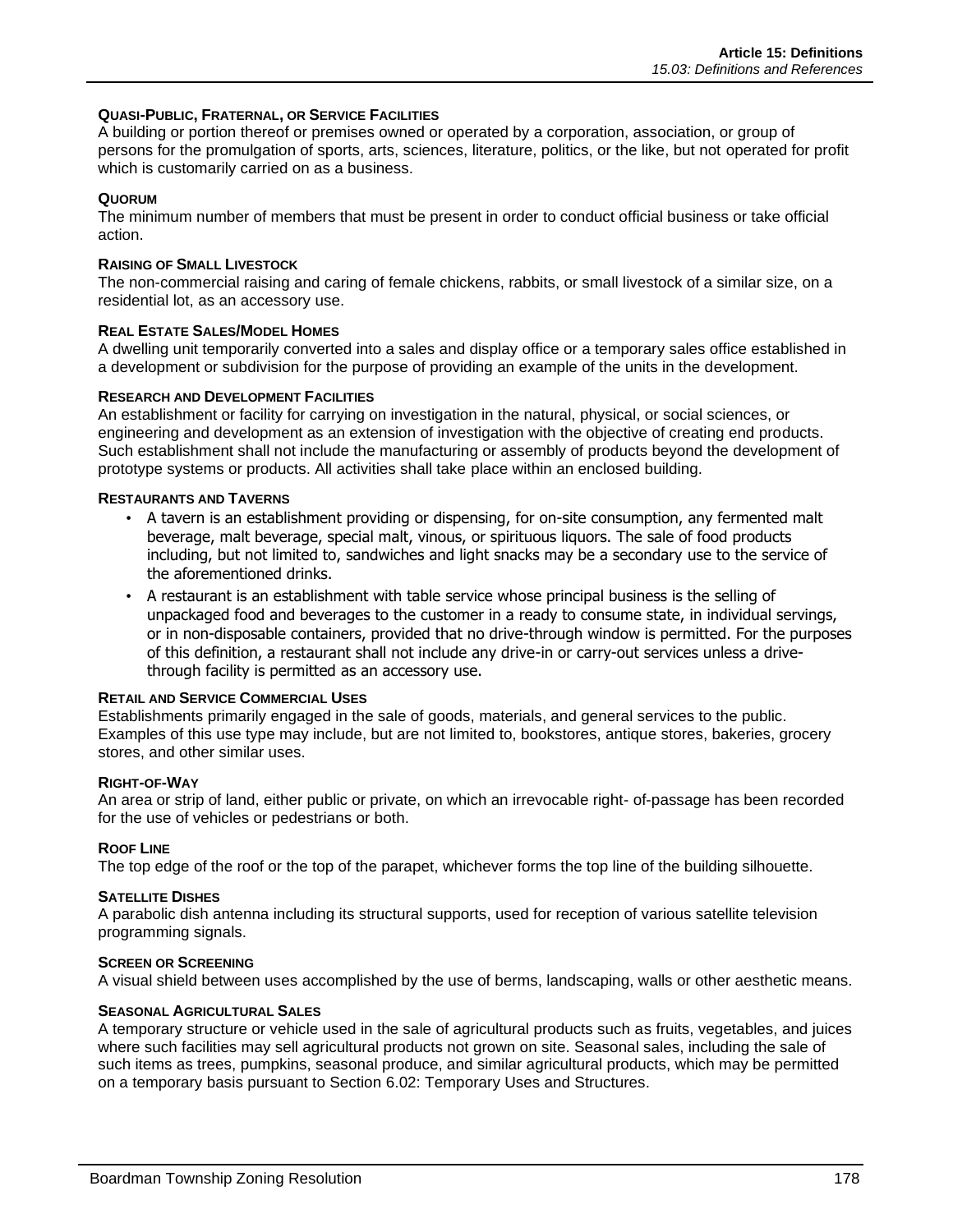### **SEASONAL COVER**

A temporary shelter for items including, but not limited to, firewood, equipment, motor vehicles, recreational vehicles, and similar items, where such items are stored or parked for a temporary period of time or season.

### **SELF-STORAGE FACILITIES (INDOORS)**

A building or group of buildings in a controlled-access and fenced compound that contains varying sizes of individual, compartmentalized, or controlled-access stalls or lockers for the dead storage of a customer's goods or wares. The stalls or lockers used for storage shall only be accessible internally within the building and there shall be no storage of goods or wares outside.

### **SELF-STORAGE FACILITIES (OUTDOORS)**

A building or group of buildings in a controlled-access and fenced compound that contains varying sizes of individual, compartmentalized, or controlled-access stalls or lockers for the dead storage of a customer's goods or wares. The stalls or lockers used for storage may be accessible from outside and the use may include the outdoor storage of goods and wares, including recreational vehicles, in an orderly manner.

### **SEMINUDE OR STATE OF SEMI-NUDITY**

A state of dress in which opaque clothing covers not more than the genitals, pubic region, and nipple of the female breast, as well as portions of the body covered by supporting straps or devices.

### **SETBACK**

The minimum distance a building or structure must be built from a lot line or road right-of-way as defined further in Section 4.09(A): Measurements, Computations, and Exceptions.

### **SETBACK LINE**

The line created when applying the required setback distance to a lot.

### **SETBACK, FRONT**

The minimum distance required between a building, structure, or improvement and the front lot line.

### **SETBACK, REAR**

The minimum distance required between a building, structure, or improvement and the rear lot line.

#### **SETBACK, SIDE**

The minimum distance required between a building, structure, or improvement and a lot that is shared with another lot where such lot line is defined as a side lot line.

### **SEXUAL ENCOUNTER ESTABLISHMENT**

A business or commercial establishment that, as one of its principal business purposes, offers for any form of consideration a place where either of the following occur:

- Two or more persons may congregate, associate, or consort for the purpose of engaging in specified sexual activities.
- Two or more persons appear nude or seminude for the purpose of displaying their nude or seminude bodies for their receipt of consideration or compensation in any type or form.

An establishment where a medical practitioner, psychologist, psychiatrist, or similar professional person licensed by the state engages in medically approved and recognized therapy, including, but not limited to, massage therapy, as regulated by the ORC, is not a "sexual encounter establishment."

#### **SHORT-TERM RENTAL**

The leasing of any residential property, either the entire dwelling unit or individual rooms, for a period of time less than 30 consecutive days to one additional family or housekeeping unit. This use includes, but is not limited to homes or rooms being rented through services such as AirBnB, VRBO, HomeAway, etc.

### **SHRUB**

A woody plant, smaller than a tree, consisting of several small stems emerging from the ground, or small branches near the ground. Shrubs may be deciduous or evergreen.

### **SIDEWALK**

A pedestrian walkway within a right-of-way of a public street but not on the street surface.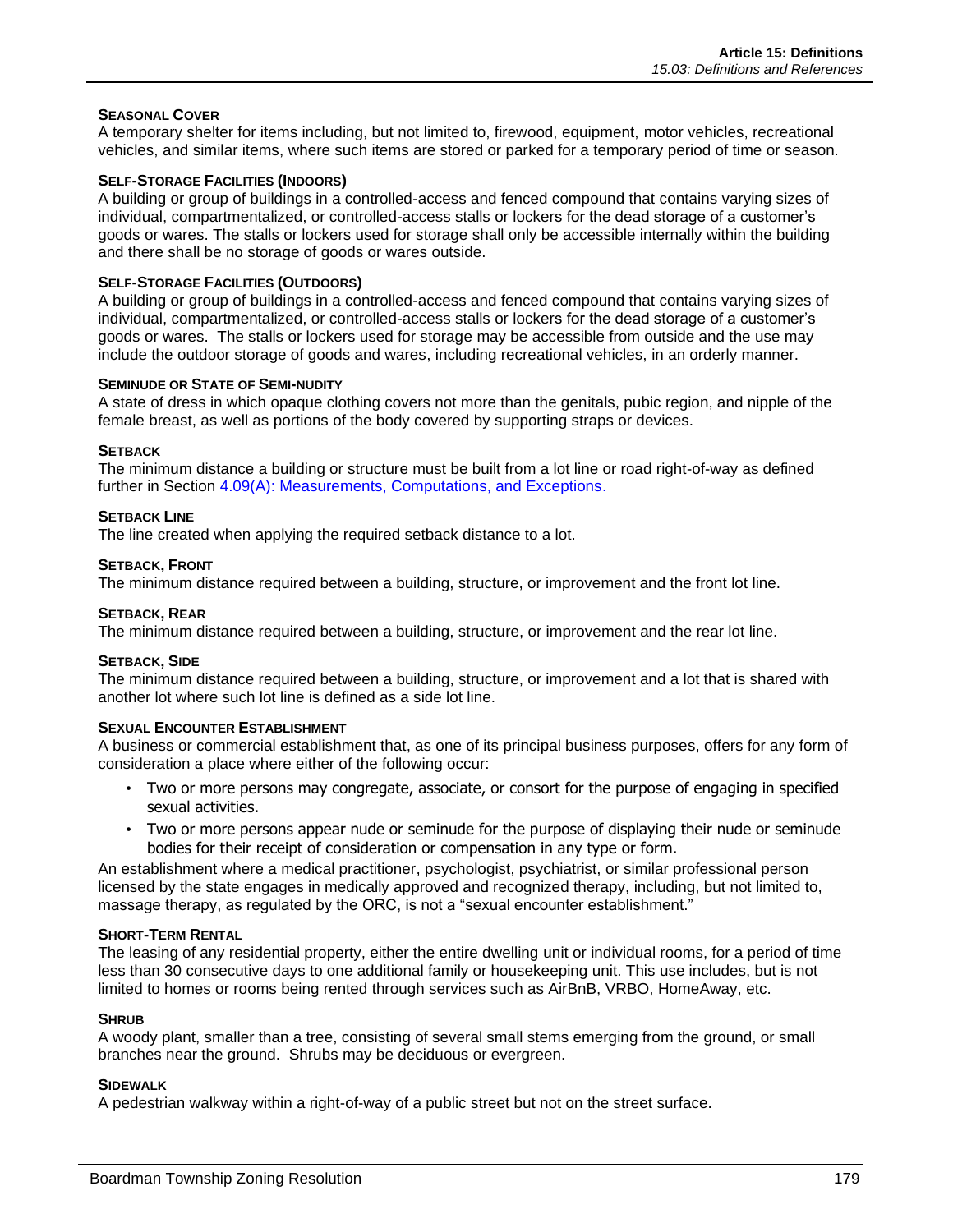### **SIGN**

Any object, device, display or structure or part thereof situated outdoors or adjacent the interior of a window or doorway which is used to advertise, identify, display, direct or attract attention to an object, person, institution, organization, business, product, service, event or location by any means including words, letters, pictures, logos, figures, designs, symbols, fixtures, colors, illumination or projected images.

### **SIGN AREA**

The entire display area of a sign including the advertising surface located on one or more sign faces and any framing, trim and molding, but not including the supporting structure as measured pursuant to Section 12.07: Sign .

### **SIGN FACE**

The area or display surface used for the message.

### **SIGN HEIGHT**

The vertical distance to top of sign structure as measured pursuant to Section 12.07(B).

### **SIGN, ABANDONED**

An abandoned sign is a sign which no longer identifies or advertises a bona fide business, lessor, service, owner, product or activity, and/or for which no legal owner can be found.

### **SIGN, A-FRAME**

A freestanding sign which is ordinarily in the shape of an "A" or some variation thereof, which is readily moveable, and is not permanently attached to the ground or any structure. See also the definition of T-frame signs.

### **SIGN, ANIMATED OR MOVING**

Any sign or part of a sign which changes physical position by any movement or rotation or which gives visual impression of such movement or rotation. This definition does not include signs classified as "electronic message centers."

### **SIGN, BALLOON**

A sign that is an air inflated object, which may be of various shapes, made of flexible fabric, resting on the ground or a structure, and equipped with a portable blower motor that provides a constant flow of air into the device. Balloon signs are restrained, attached or held in place by a cord, rope, cable, or similar method. See also the definition for air-activated graphics.

### **SIGN, BANNER**

A temporary sign composed of cloth, canvas, plastic, fabric or similar lightweight, non-rigid material that can be mounted to a structure with cord, rope, cable, or a similar method or that may be supported by stakes in the ground.

### **SIGN, BLADE OR FEATHER**

A temporary sign that is constructed of cloth, canvas, plastic fabric or similar lightweight, non-rigid material and that is supported by a single vertical pole mounted into the ground or on a portable structure.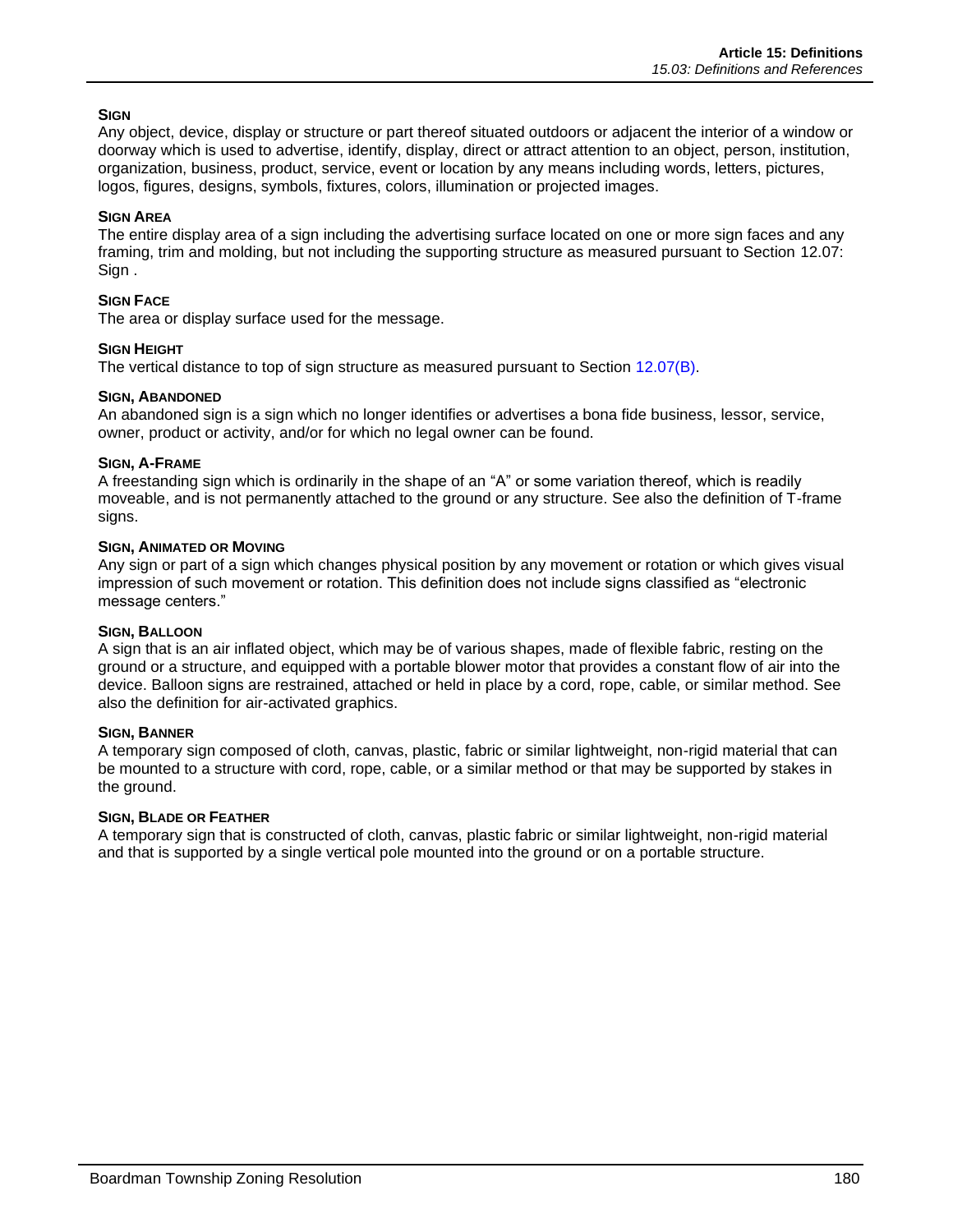### **SIGN, CABINET**

A sign that has a structural frame with one or more plastic, acrylic, or similar material faces (panels) that may or may not be internally illuminated.



Figure 15.03-K: Example of a freestanding cabinet sign.

### **SIGN, CANOPY**

Any sign that is a part of or attached to a canopy or awning.

### **SIGN, CHANGEABLE COPY**

A sign designed so that the characters, letter or illustrations can be changed or rearranged manually or electronically without altering the sign display surface. May also be known as readerboards. See also the definition of "electronic message center."

### **SIGN, DEVELOPMENT/SUBDIVISION**

A sign identifying a recognized subdivision, condominium complex, or development.

### **SIGN, DRIVE-THROUGH**

Any signage allocated along a drive-through lane that is oriented toward the customer or user in the drivethrough lane.

### **SIGN, DRIVEWAY**

A small permanent sign located near driveway access points and/or at the intersection of internal access drives.

### **SIGN, FLASHING**

Any sign which contains an intermittent or flashing light source, or which includes the illusion of intermittent or flashing light by means of animation or any externally mounted intermittent light source. This definition does not include signs classified as "electronic message centers."

### **SIGN, FREESTANDING**

Any sign supported upon the ground by a monument, pedestal, pole, bracing, or other permanent measure and not attached to any building. See also the definition of "ground-mounted monument sign" and "pole sign."

### **SIGN, ILLEGAL**

A sign which does not meet the requirements of this chapter and which has not received legal nonconforming status.

#### **SIGN, ILLUMINATED**

A sign with an artificial light source incorporated internally or externally for the purpose of illuminating the sign.

### **SIGN, LIGHT POLE**

A sign made of fabric or materials similar to banners that can be attached to mounting brackets on a light pole. The sign banner may be changeable but the light pole and mounting brackets are permanent fixtures.

#### **SIGN, MANUAL CHANGEABLE COPY**

A sign or portion of a sign where it is possible to change the copy on a frequent basis but where such sign change must be manually made and is not made electronically.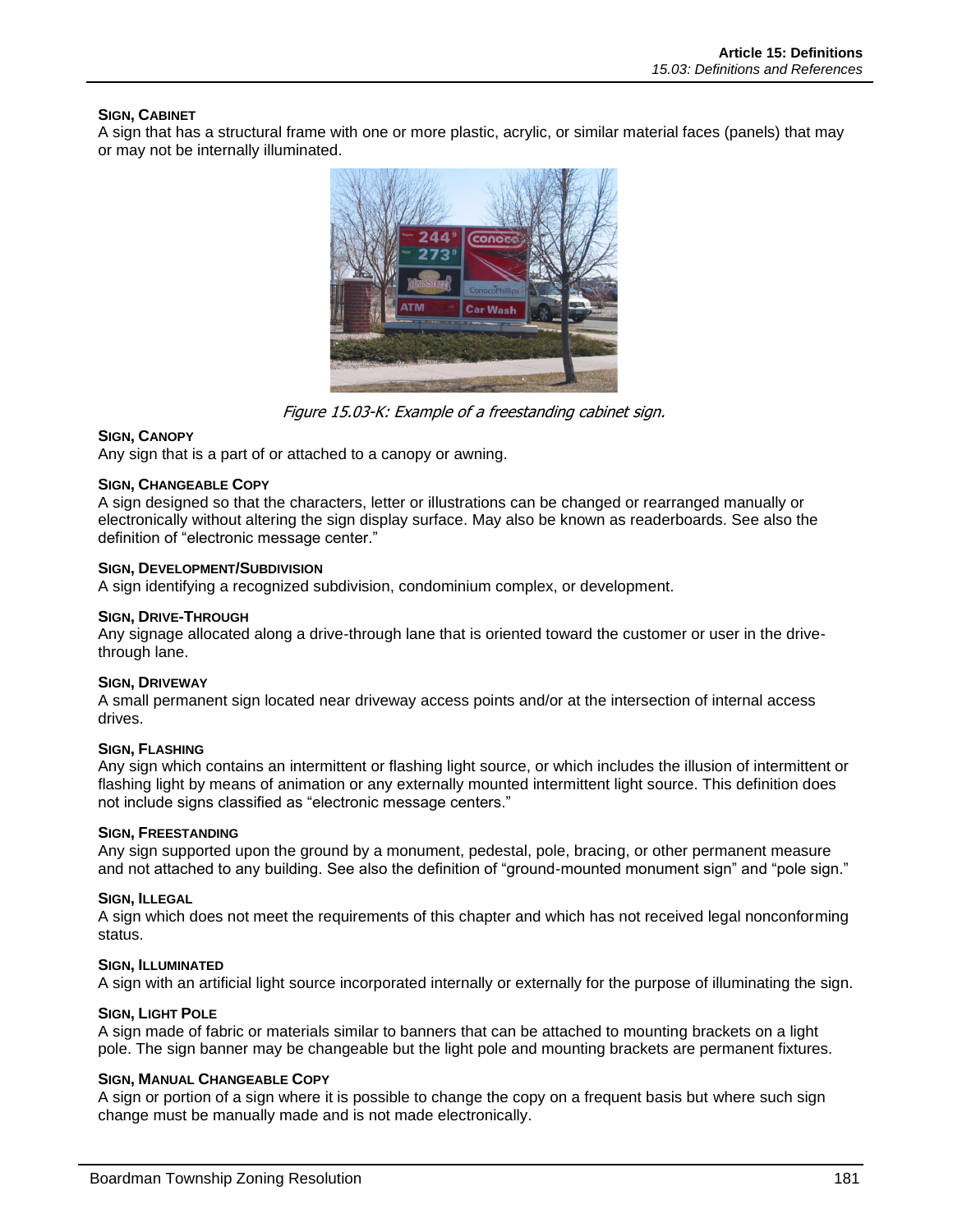### **SIGN, MONUMENT**

A permanent freestanding sign other than a pole sign, not attached to a building, which is placed upon or supported by the ground independently of any other structure, typically on a monument or pedestal structure.

### **SIGN, NONCONFORMING**

Any sign which was erected legally prior to the adoption of this code, but which does not comply with subsequently enacted sign restrictions and regulations or a sign which does not conform to the sign code requirements.

### **SIGN, PERMANENT**

A sign permitted by this resolution to be located on the premises for an unlimited period of time and designed to be permanently attached to a structure or the ground.

### **SIGN, POLE**

A permanent freestanding sign supported by one or more uprights, poles or braces placed in or upon the ground surface and not attached to any building.

### **SIGN, PORTABLE**

Any sign that is designed to be or capable of being moved or transported, and not permanently affixed or attached to any building, structure, or grounds. A vehicle not used regularly in the operation of a business shall be considered a portable sign.

### **SIGN, PROJECTING**

A sign that is affixed perpendicular to a building or wall and extends more than eighteen inches beyond the face of such building or wall and the lowest point of which sign is not less than ten feet above the sidewalk or ground level. A projecting sign shall also include a sign hung perpendicular to the building façade to the bottom of an arcade.

### **SIGN, ROOF**

A sign erected or maintained in whole or in part upon, against or directly above the roof or parapet line of a building.

### **SIGN, SIDEWALK**

A temporary sign that may be placed on the sidewalk, in the public right-of-way, during business hours in accordance with this section and all other applicable ordinances and resolutions.

### **SIGN, TEMPORARY**

A sign that is neither permanently anchored to the ground, nor permanently affixed to a structure, nor mounted on a chassis, and intended for a limited period of display.

### **SIGN, T-FRAME**

A freestanding sign which is ordinarily in the shape of an upside down "T" or some variation thereof, which is readily moveable, and is not permanently attached to the ground or any structure. See also the definition for A-frame signs.

### **SIGN, WALL**

A sign attached directly to an exterior wall of a building and which does not extend more than eighteen inches from nor above the roof line or beyond the limits of the outside wall, with the exposed face of the sign in a plane parallel to the building wall. Murals and other painted signs are considered wall signs pursuant to this section.

### **SIGN, WINDOW**

A sign attached to, in contact with, placed upon or painted on the window or door of a building which is intended for viewing from the outside of such building. This does not include merchandise located in a window.

### **SKILLED NURSING**

In addition to room and board, those nursing services and procedures employed in caring for the persons who require training, judgment, technical knowledge, and/or skills beyond those which the untrained person possesses. It involves administering medications and carrying out procedures in accordance with the orders, instructions, and prescriptions of the attending physician or surgeon.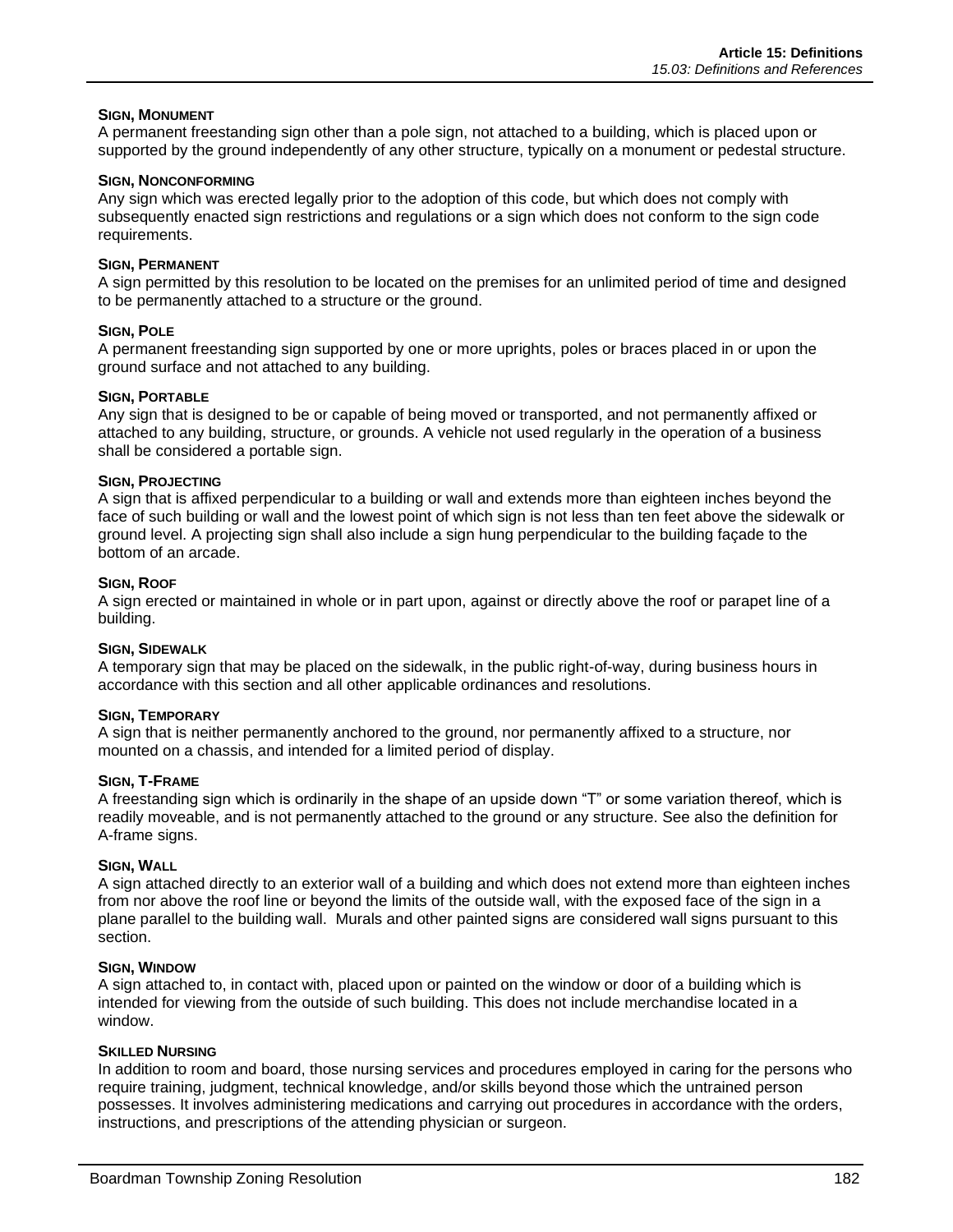### **SKILLED NURSING FACILITY**

A residential facility that provides skilled nursing. Such facility shall also include any use providing some form of inpatient treatment that is not defined as a "hospital," or "group home" including, but not limited to, inpatient drug and alcohol treatment.

### **SMALL WIND ENERGY CONVERSION SYSTEM (SWECS)**

A wind energy conversion system consisting of a wind turbine, tower, and associated control or conversion electronics that generates power for an individual property for the purpose of reducing on-site energy consumption with a rated nameplate capacity of 100kW or less. This includes, but is not limited to, storage, electrical collection and supply equipment, and transformers. Excess electrical power generated, and not presently needed for onsite use, may be utilized by the applicable utility company.

### **SOLAR PANELS**

Structures designed to utilize solar energy as an alternate for, or supplement to, a conventional energy system.

### **SPECIFIED ANATOMICAL AREAS**

Human genitals

### **SPECIFIED SEXUAL ACTIVITIES**

Human genitals in a state of sexual stimulation or arousal: acts, real or simulated, of human masturbation, sexual intercourse, sodomy, cunnilingus, or fellatio; and/or fondling or other erotic touching of human genitals, pubic regions, buttocks, or female breasts.

#### **STACKING SPACE OR LANE**

A lane or area that is specifically designated for cars to "stack" in while utilizing drive-up or drive-through services at uses that may include, but are not limited to, car washes, restaurants, and financial institutions.

### **STATE**

The State of Ohio

### **STORY**

The portion of a building included between the surface of any floor and the surface of the next floor above it or if there is no floor above it than the space between the floor and the ceiling next above it.

### **STREET**

A publicly dedicated or owned right-of-way constructed to Mahoning County Engineer standards intended or used, for vehicular and pedestrian movement, and, except where limited or controlled access, affording the principal means of access to abutting properties.

### **STREET FRONTAGE**

See definition of "frontage, street."

#### **STRUCTURE**

Anything constructed or erected, the use of which requires location on the ground or attachment to something having location on the ground. All buildings are considered structures.

#### **STRUCTURE, ACCESSORY**

A structure (including buildings but not fences) that is accessory and incidental to the principal building.

#### **STRUCTURE, NONCONFORMING**

A structure where the use is permitted in the applicable zoning district but the structure does not meet the setbacks, development standards, site development standards, or other dimensional or numerical standards for the applicable district.

#### **SUBSTANTIAL ENLARGEMENT (ADULT ENTERTAINMENT ESTABLISHMENTS)**

The substantial enlargement of an adult entertainment establishment means the increase in floor areas occupied by the business by more than 25 percent, as the floor areas exist on the date this amendment takes effect.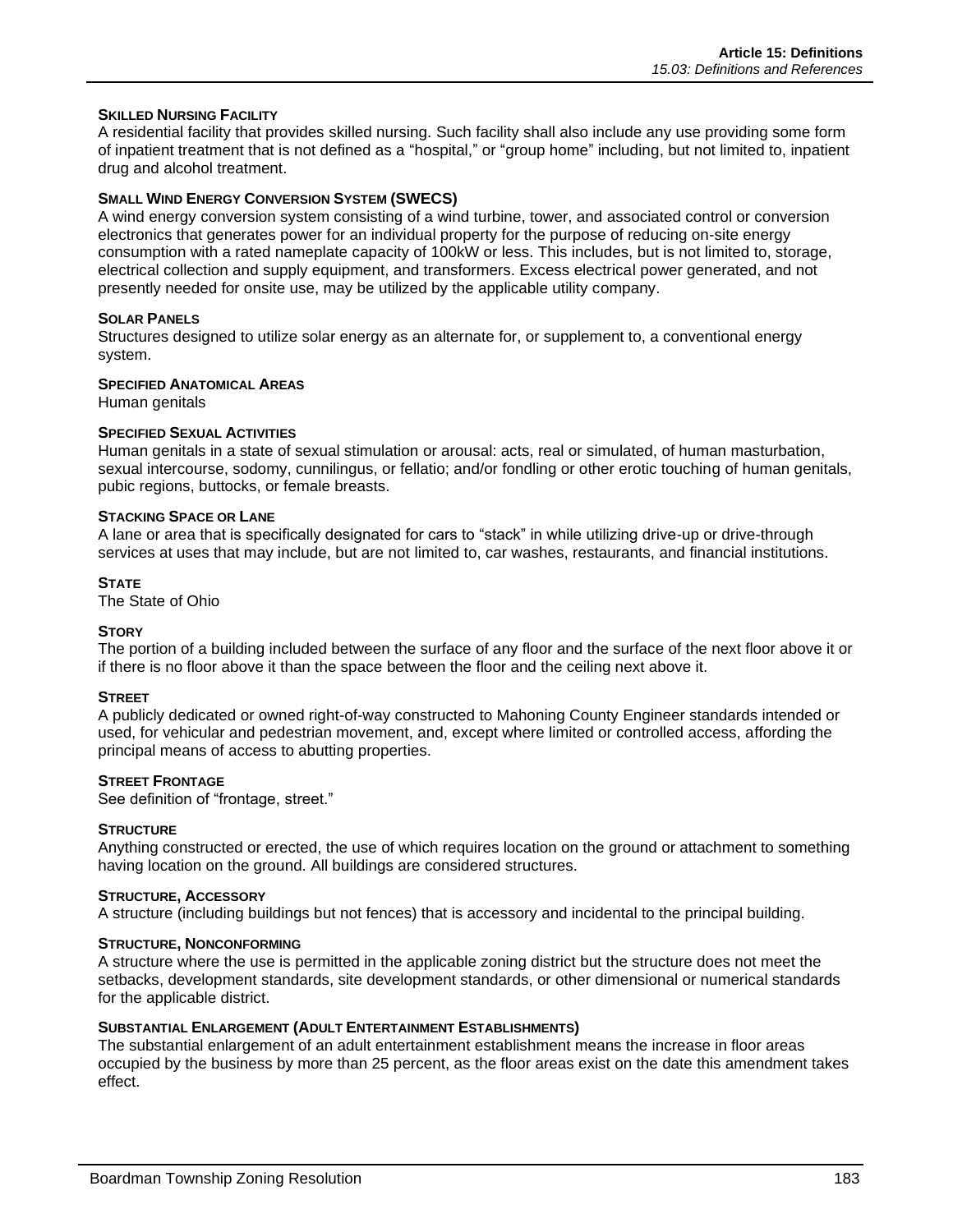### **SWIMMING POOL AND HOT TUB**

A structure, whether above or below grade level, designed to hold water more than 24 inches deep with a total surface area exceeding 100 square feet, that is designed to be used for personal recreation (private swimming pool) or as a recreational amenity to a larger development (community swimming pool). See also the definition of "pond."

### **TELECOMMUNICATIONS**

The technology permitting the passage of information from the sender to one or more receivers in a usable form by means of an electromagnetic system and includes the term "personal wireless services".

#### **TEMPORARY SPECIAL EVENTS**

A temporary use on private property that is not usual or customary for that property and the zoning district in which the subject property is located (e.g., festivals, circuses, and other temporary events).

#### **TEMPORARY STRUCTURE FOR PUBLIC OR INSTITUTIONAL USES**

A temporary structure that is related and incidental to a use within the institutional use classification that may include temporary classrooms or storage facilities.

### **TEMPORARY STRUCTURES FOR CONSTRUCTION PURPOSES**

Temporary facilities used for the collection of trash and solid waste on a construction site or temporary trailers or offices used in conjunction with a construction project.

### **THEATERS**

A building or part thereof used for housing dramatic presentations, stage entertainments, motion-picture shows, or other similar entertainment.

#### **TOWER**

Any ground or roof mounted pole, spire, structure, or combination thereof taller than 15 feet, including support lines, cables, wires, braces, and masts, intended primarily for the purpose of mounting an antenna, meteorological device, or similar apparatus above grade.

### **TREE, DECIDUOUS**

Generally, a tree that loses all of its leaves for part of the year. Sometimes called a broad-leaf tree or a hardwood tree.

### **TREE, EVERGREEN**

A tree with foliage that is not dropped, or that remains green throughout the year.

#### **TREE, FASTIGIATE**

A narrow, often columnar tree where the branches are typically oriented in an upright position with clustered branches.

#### **TREE, ORNAMENTAL**

A small to medium tree with an expected height of 20 feet at maturity and that is planted for aesthetic purposes such as colorful flowers, interesting bark, or fall foliage.

#### **TREE, SHADE**

A tree that is typically deciduous, designed to provide shade through perpendicular branches or an expanded canopy.

### **TYPE-B DAY CARE HOMES (1-6 CHILDREN)**

A permanent residence of the provider in which child day care is provided for one to six children at one time and in which no more than three children are under two years of age at one time. In counting children for the purposes of this definition, any children under six years of age who are related to the provider and who are on the premises of the Type-B day care home shall be counted. Type-B day care homes do not include homes where all of the children being cared for are siblings and the residence is the home of the siblings. Type-B day cares homes do not include any child day camp as defined in the ORC.

#### **USE**

A purpose for which land, a building, lot, sign, or other structure is arranged, intended, designed, constructed, used, occupied, or maintained.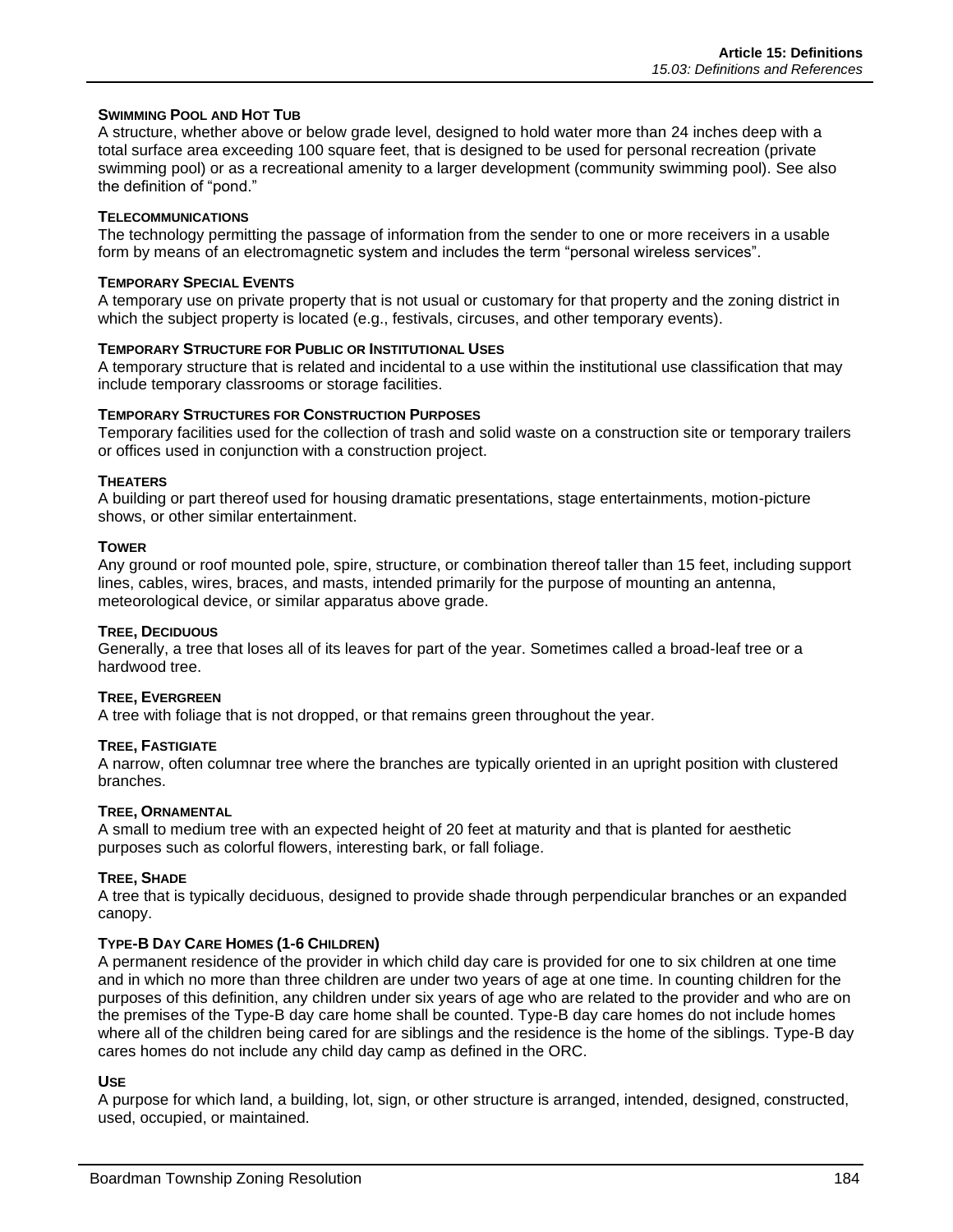### **USE, ACCESSORY**

A use or building on the same lot with, and of a nature customarily incident and subordinate to, those of the main use or building.

### **USE, CONDITIONAL**

A use permitted within a district only with a conditional use permit approval from the BZA. See 3.04: Variance or Conditional Use.

### **USE, NONCONFORMING**

A use that lawfully occupied a building or land until the effective date of this resolution, or amendments thereto, and that does not conform to the use regulations of the applicable zoning district.

### **USE, PRINCIPAL**

The principal use to which the premises are devoted and the primary purpose for which the premises exist.

### **USE, TEMPORARY**

A use or building permitted to exist during periods of construction of the main building or use, or for special events, but not inhabitable.

### **VEHICLE SALES AND LEASING**

A building, lot, or both used for the display, sale, or rental of new or used motor vehicles or farm implements that are in operable condition, and where repair service may be an incidental accessory use.

### **VEHICLE WASHING ESTABLISHMENTS**

The use of a site for washing and cleaning of passenger vehicles, recreational vehicles, or other light duty equipment.

### **VEHICULAR USE AREA**

Any paved ground surface area, except public rights-of-way, used by any type of vehicle, whether moving or at rest for the following purposes, but not limited to driving, parking, loading, unloading, storage or display.

### **VETERINARIAN OFFICES, ANIMAL HOSPITALS, OR ANIMAL GROOMING (NO BOARDING)**

Facilities used for the care, grooming, diagnosis and treatment of sick, ailing, infirm or injured animals, and those who are in need of medical or surgical attention, and may include overnight accommodations in a wholly enclosed building on the premises only for treatment, observation and/or recuperation.

### **WALL**

An architectural partition with a height and length greater than its thickness; used to divide or enclose an area or to support another structure

### **WALL, RETAINING**

A retaining wall is a structure that holds back soil or rock from a building, structure or area. Retaining walls prevent downslope movement or erosion and provide support for vertical or near-vertical grade changes.

### **WAREHOUSES AND DISTRIBUTION CENTERS**

Structures used for the storage or distribution of goods where there is no sale of items to retailers or the general public unless permitted as an accessory use to the warehouse.

### **WHOLESALE BUSINESSES**

A business where the primary enterprise is the sale of merchandise to retail and service commercial uses, office uses, or institutional uses, or to other wholesalers, but not to the general public. Wholesale commercial uses may also mean acting as an agent or broker in the buying or selling of merchandise.

### **WIRELESS TELECOMMUNICATION ANTENNA**

An antenna designed to transmit or receive telecommunications as authorized by the Federal Communications Commission ("FCC"), excluding amateur radio operator antennas.